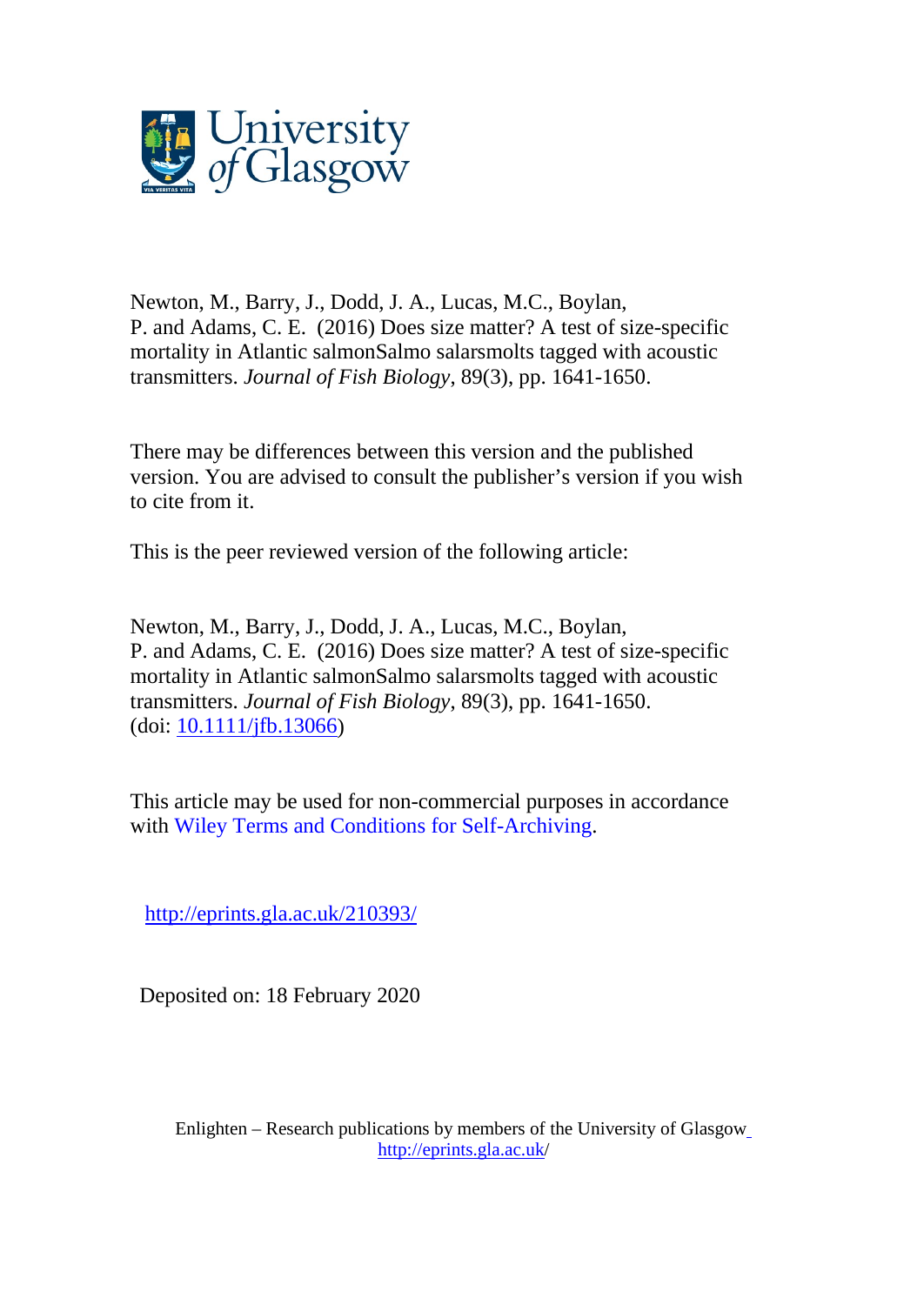| $\mathbf{1}$   | Does size matter? A test of size-specific mortality                                                                                                        |
|----------------|------------------------------------------------------------------------------------------------------------------------------------------------------------|
| $\overline{2}$ | in Atlantic salmon Salmo salar smolts tagged with                                                                                                          |
| 3              | acoustic transmitters                                                                                                                                      |
| 4              | M. Newton <sup>1</sup> , J. Barry <sup>1</sup> , J.A. Dodd <sup>1</sup> , M.C. Lucas <sup>2</sup> , P. Boylan <sup>3</sup> , AND C.E. Adams <sup>1</sup> . |
| 5              | Final version accepted for publication in Journal of Fish Biology                                                                                          |
| 6              |                                                                                                                                                            |
| 7<br>8         | 1. Scottish Centre for Ecology & the Natural Environment, IBAHCM, University of<br>Glasgow, Rowardennan, Glasgow, G63 0AW UK.                              |
| 9              |                                                                                                                                                            |
| 10             | 2. School of Biological and Biomedical Sciences, Durham University, South Road, Durham                                                                     |
| 11             | DH1 3LE, UK.                                                                                                                                               |
| 12<br>13       | 3. Loughs Agency, 22 Victoria Road, Derry, Northern Ireland, BT47 2AB, UK                                                                                  |
| 14             |                                                                                                                                                            |
| 15             |                                                                                                                                                            |
| 16             | Running headline: SURVIVAL OF SMOLTS BY ACOUSTIC TAGGING                                                                                                   |
| 17             | Corresponding Author: Matthew Newton                                                                                                                       |
| 18             | M.newton.1@research.gla.ac.uk                                                                                                                              |
| 19             | 01360 870271                                                                                                                                               |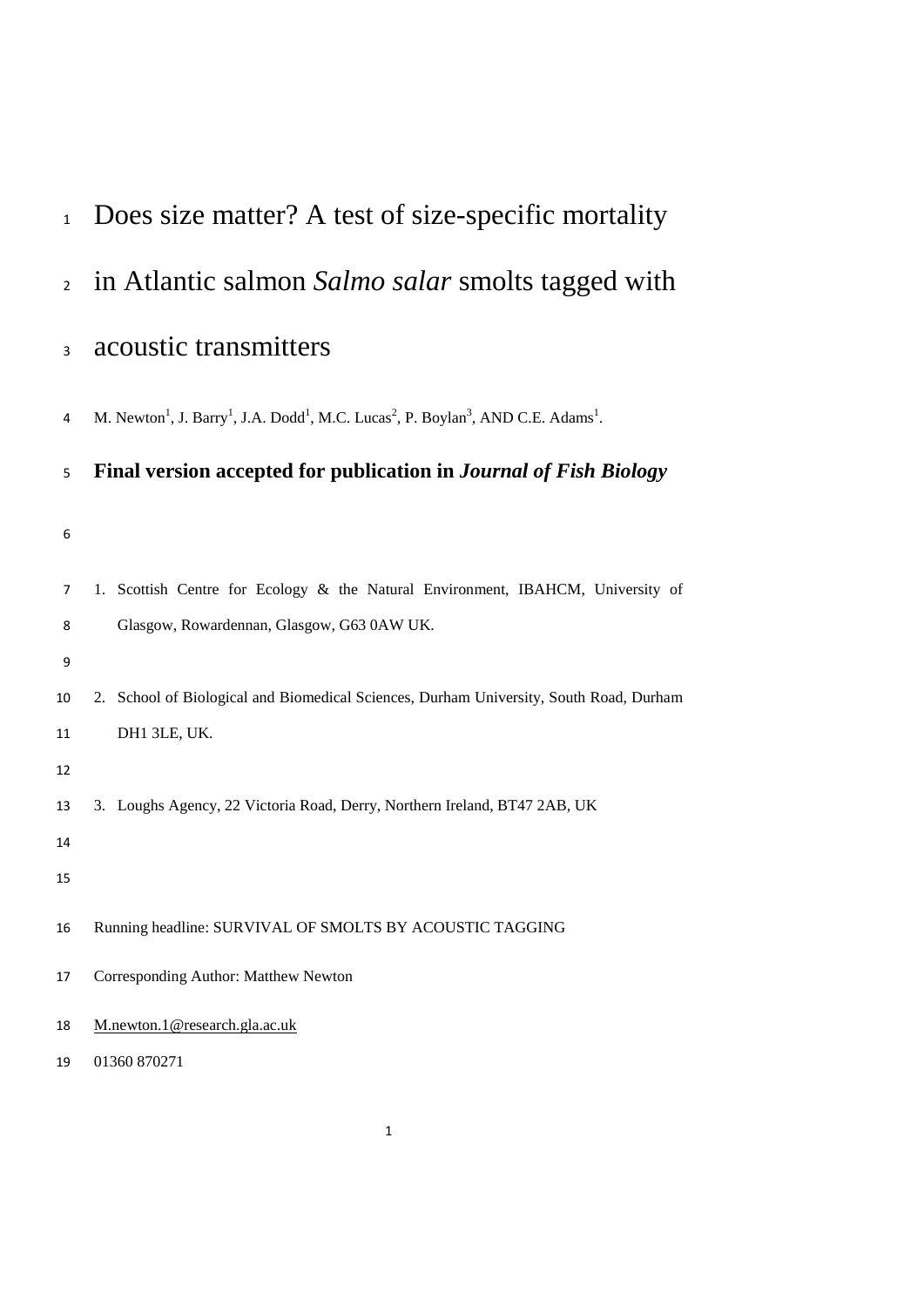## **Abstract**

| 22 | Mortality rates of wild Atlantic salmon Salmo salar smolts implanted with acoustic             |
|----|------------------------------------------------------------------------------------------------|
| 23 | transmitters were assessed to determine if mortality was size dependent. The routinely         |
| 24 | accepted, but widely debated, "2% transmitter mass: body mass" rule in biotelemetry was        |
| 25 | tested by extending the transmitter burden up to 12.7% of body mass in small (mean fork        |
| 26 | length 138.3 mm, range $115 - 168$ mm) downstream migrating S. salar smolts. Over the          |
| 27 | short timescale of emigration (range $11.9 - 44.5$ days) through the lower river and estuary,  |
| 28 | mortality was not related to S. <i>salar</i> size, no relationship was found between mortality |
| 29 | probability and transmitter mass: body mass or transmitter length: fork length ratios. This    |
| 30 | study provides further evidence that smolt migration studies can deviate from the "2% rule"    |
| 31 | of thumb, to more appropriate study-specific measures, which enables the use of fishes         |
| 32 | representative of the body size in natural populations without undue effects.                  |

- 
- 

| 35 |  |  | Key Words: Biotelemetry, Migration, Transmitter effects, Tag burden |  |
|----|--|--|---------------------------------------------------------------------|--|
|    |  |  |                                                                     |  |

- 
- 
- 
- 
- 
-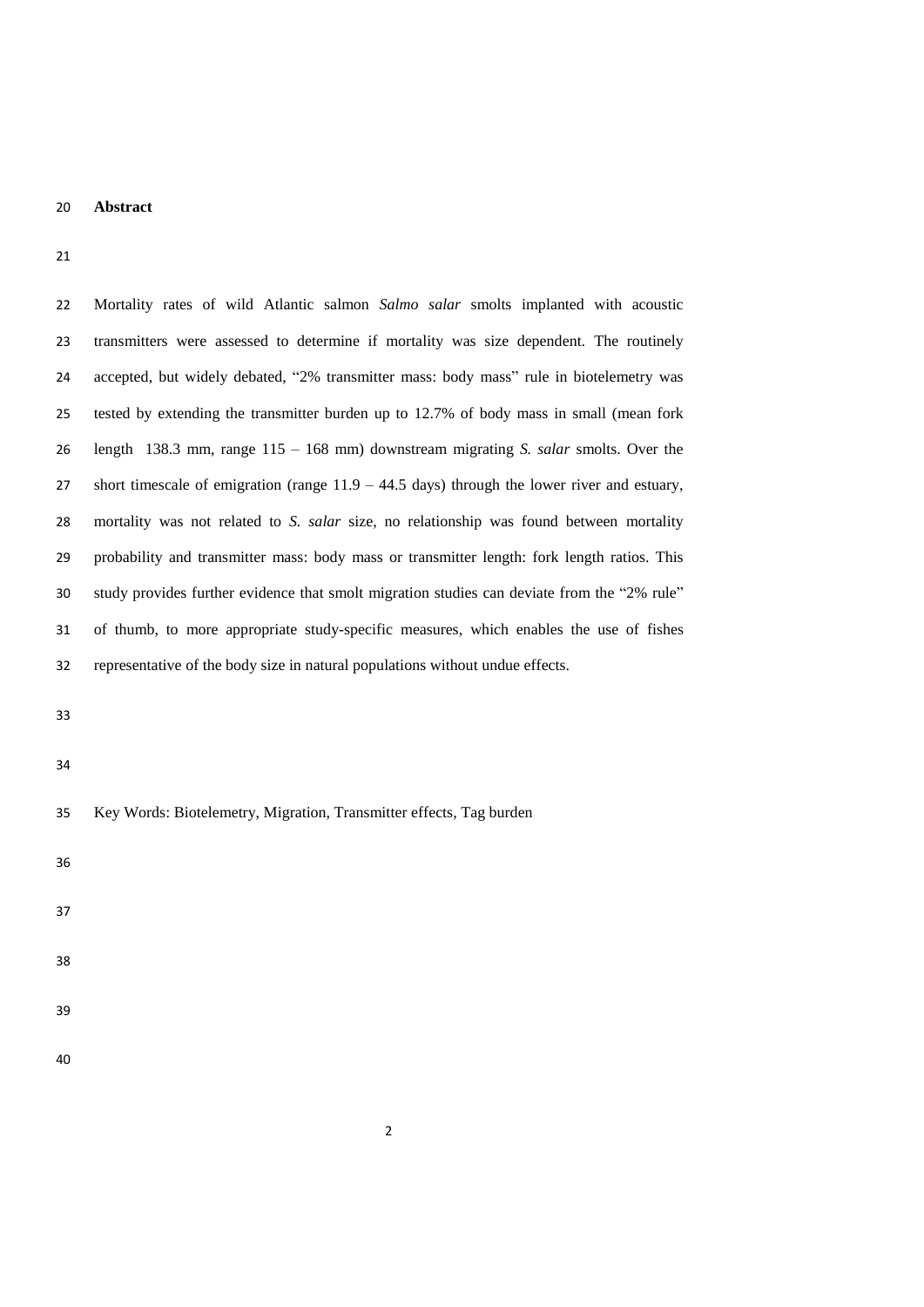#### **Introduction**

 Recent technological advances have dramatically improved our ability to track fishes in the wild (Cooke *et al*., 2013; Thorstad *et al*., 2013). Fuelled by the need to understand the movements of diadromous fishes, particularly salmon smolts, during their estuarine and early marine migration, acoustic transmitters have been miniaturised, thus opening up new and exciting aspects of fisheries research. Previously limited to larger species or older life stages, acoustic telemetry now has the potential to track small fishes through freshwater, estuarine and marine environments for considerable periods of time (Thorstad *et al*., 2013). Like all battery-powered electronic transmitters, one significant remaining constraint of this technology, for fishes, is the transmitter size relative to that of the fish, which currently precludes use of the technique on small species and very early life stages.

 In fishes, the "2% rule" (Winter, 1996) has been accepted frequently as a 'rule of thumb' for maximum tag mass to body mass ratios (tag burden), despite criticism in recent years (Jepsen *et al*., 2005). Empirical studies have shown negative effects on fishes when tag burden is greater than this and have been used to support this position (McCleave & Stred, 1975; Ross & McCormick, 1981; Marty & Summerfelt, 1986; Adams *et al*., 1998; Lefrançois *et al*., 2001; Sutton & Benson, 2003).

 More recently, the boundaries of telemetry transmitter burden impacts on small fishes have been explored, stimulated in part by the study of Brown *et al*. (1999) showing no effect on 63 swimming performance of surgically implanted acoustic transmitters  $(7 \times 12 \text{ mm}, 0.6 \text{ g} \text{ in air})$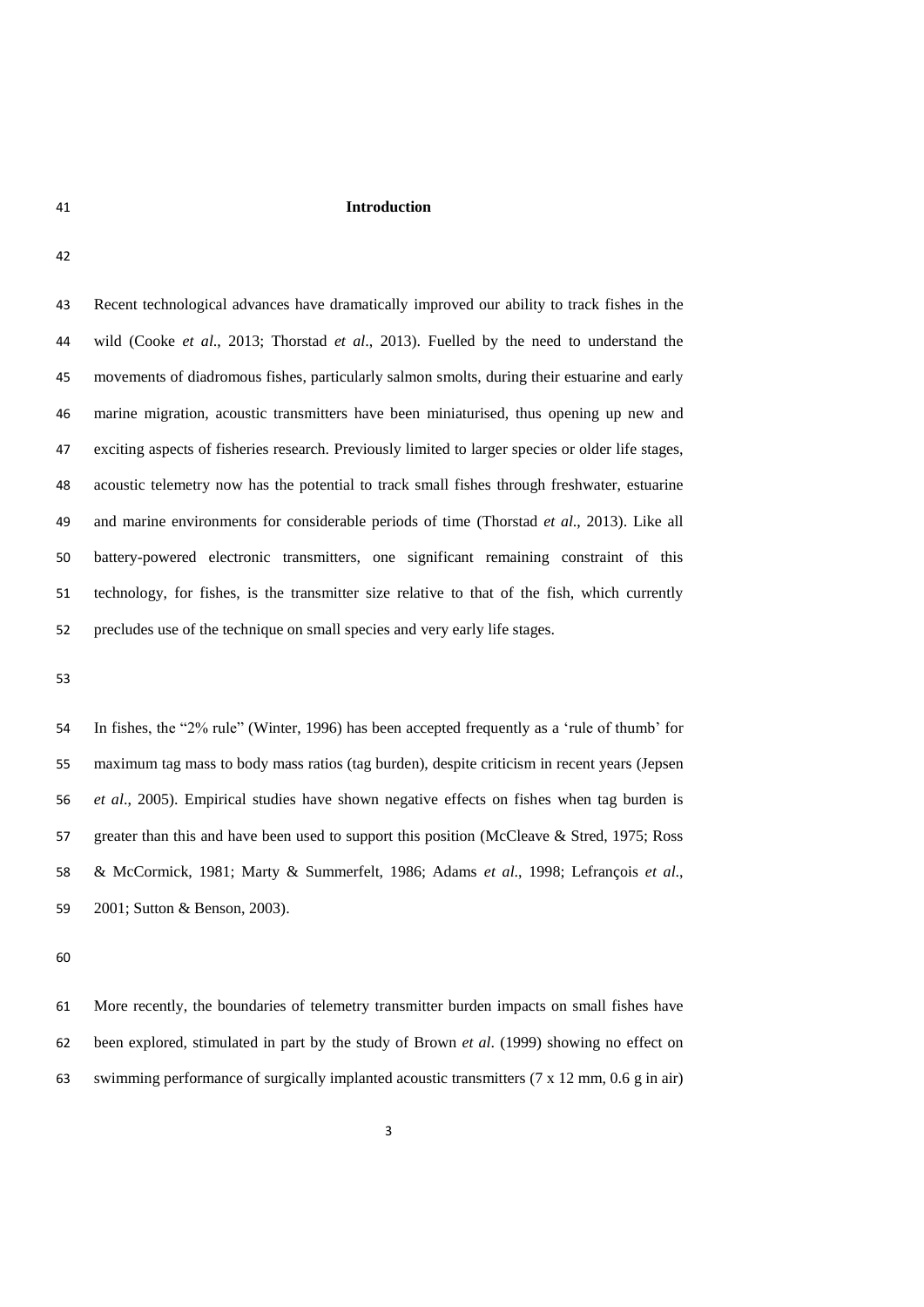up to 12% of body mass in juvenile hatchery rainbow trout, *Oncorhynchus mykiss* (Walbaum, 1792) (mean *L*F 88.9, mean mass 7.4 g). Studies on Pacific salmon (*Oncorhynchus* spp.) from hatcheries have attempted to determine a maximum tag burden for surgically intracoelomic implanted transmitters. Species, tag size, survival rate and other measures of performance, however, have varied between studies. For example Zale *et al*. (2005) reported a small decrease in swimming performance with transmitter mass (mass 1-5 g in air, volume 0.5-1.5 cm 3 ) of up to 4% body mass in cutthroat trout, *Oncorhynchus clarkii lewisi* (Richardson, 1837) (mean *L*<sup>T</sup> 240 mm, mean mass 132.8 g). Yearling Chinook salmon, *Oncorhynchus tshawytscha*, (Walbaum, 1792) (mean *L*F 166 mm and mass 50.5 g) exhibited 80 - 100% survival rates with a combined intracoelomic implantation of an acoustic transmitter (7 x 20.5 74 mm, 1.8 g in air) and passive integrated transponder (PIT) tag  $(2.15 \times 12.0 \text{ mm}, 0.1 \text{ g in air})$  up to 5.6% of their body mass (Ammann *et al*., 2013). However, growth and survival impacts in *O.tshawytscha* ( $L_F$  80 – 109 mm, mass 6.8 – 16.3 g) surgically implanted with an acoustic transmitter (mean mass 0.64 g in air; 0.28 ml volume) and a PIT tag (mass 0.10 g in air, 0.04 ml volume) were evident at transmitter burdens greater than 6.7% (Brown *et al*., 2010).

 For many salmonids, seaward-migrating smolts are relatively small, so tag burden issues are particularly acute in these studies. In coho salmon, *Oncorhynchus kisutch*, (Walbaum, 1792) 82 smolts  $L_F$  95 – 130 mm, a maximum transmitter size to body size of 17%  $L_F$  and 7% by mass showed no adverse effects on survival, growth or physiology using transmitters of 6 x 19 84 mm, and mass of 0.9 g in air (Chittenden *et al.*, 2009). Small *O. mykiss* pre-smolts ( $L_F$  110 – 170 mm, mass 16.8 – 53.3 g) have been shown to survive intrcoelomic implantation with acoustic transmitters 8 mm diameter, 24 mm long, mass 1.4 g (with a 12 mm PIT tag embedded in the body of the tag) (Welch *et al*., 2007), however greatest survival rate in that 88 study was with *O. mykiss* larger than 140 mm  $L_F$ .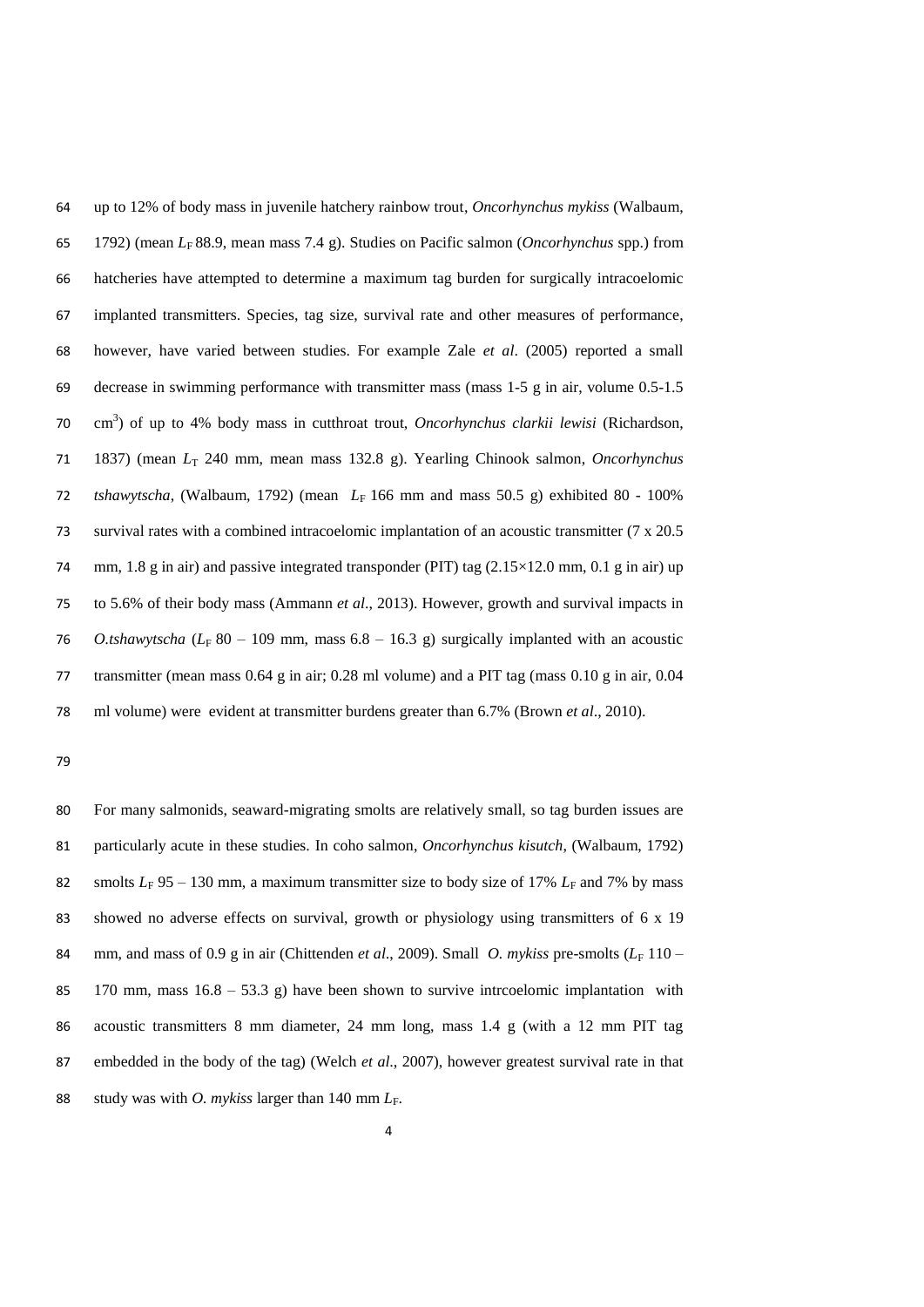Although there is a paucity of studies that have directly examined the effects of tag burden specifically on Atlantic salmon, *Salmo salar* L. 1758 smolts in the wild, there is good reason for concern that tag size effects may introduce unwanted biases to smolt movement and mortality studies. Many tracking studies on *S. salar* smolts have been conducted on *S. salar*  which have been reared in hatcheries and are typically larger than wild *S. salar*. For study of stocked smolts, this is acceptable, but their use as a surrogate for wild *S. salar* is a poor choice. Hatchery fishes, express different physiological, behavioural and ecological traits to those of wild smolts (*e.g*. Jonsson *et al*. 1991). Physical condition along with physiological status also differs between wild and hatchery fishes due to their exposure to different selection regimes, thus migration preparedness and survival is likely to differ significantly between hatchery origin and wild smolts (McCormick *et al*., 1998). Fishes reared in hatchery conditions lack exposure to predators and this may result in increased mortality for hatchery origin individuals when released to the wild. Thorstad *et al*. (2012*a*), for example, reported low survival (12%) for hatchery reared smolts released to the wild, potentially due to reduced freshwater migratory behaviour.

 Also, resulting from tag burden concerns, in most salmon smolt acoustic telemetry studies using widely available 7 x 20 mm sized transmitters, and where wild fishes are used, often only the largest individuals are selected for tagging (*e.g.* Lefèvre *et al*. 2012). Since the size of fishes is thought to play a significant role in survival, bias in initial selection may falsely represent true behaviour and/or mortality (Gingerich *et al*., 2012; Deng *et al*., 2015). There is a pressing need for smolt migration studies which focus on wild rather than hatchery reared fish and access the full size range of the natural migrating smolt populations. One route to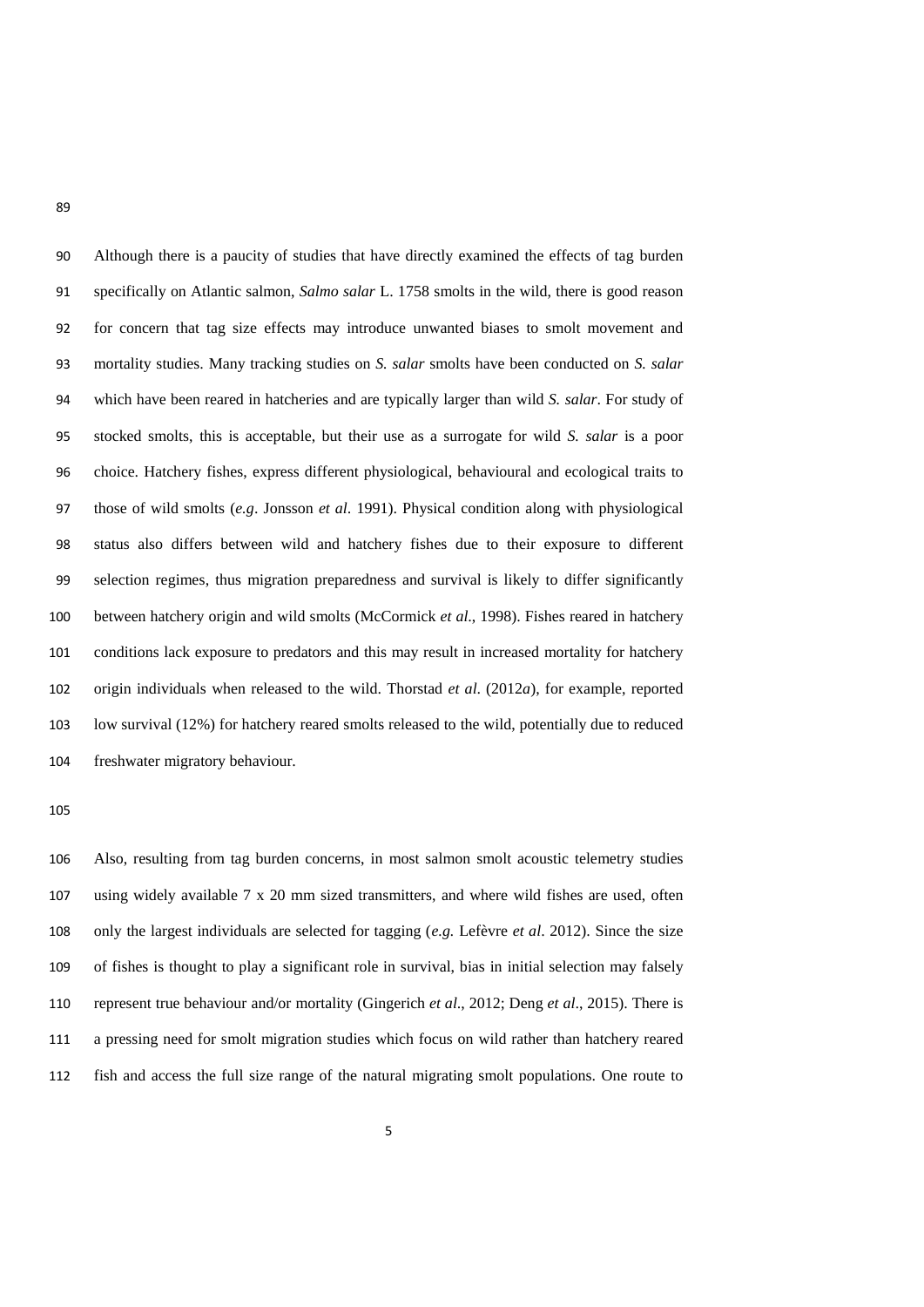enabling this, is to better evaluate the effects that exceeding the '2% rule' may have on wild migrating smolts implanted with acoustic transmitters, particularly under natural conditions. The effect of tag burden, beyond 2% of body mass, on mortality is tested here with wild *S. salar* smolts implanted with acoustic transmitters.

#### **Materials and Methods**

120 The Foyle catchment (4450 km<sup>2</sup>, 54° 736′ N; 007° 083′ W) is situated on the border between Northern Ireland (U.K.) and the Republic of Ireland (Fig. 1). Two main tributaries of the catchment are the rivers Finn and Mourne, both of which have significant migrations of *S. salar* smolts. The average size of these smolts is relatively small at around 135 mm  $L_F$  and 26 g (Loughs Agency, 2009). These two rivers form the River Foyle at their confluence, which is a transitional/estuarine water under tidal influences. Salinity levels range from 0.14 at the confluence of the rivers Mourne and Finn (River Foyle) to 22 at Culmore point (Fig. 1). This section of river (confluence to Culmore point) will be referred to as the estuarine section. At Culmore point, the Foyle discharges into a large sea lough, Lough Foyle. Lough Foyle is a 129 shallow embayment, covering approximately 186  $km^2$ , 20% of which is intertidal mudflats. At its mouth, the lough narrows to a 1 km wide channel before discharging into the Atlantic Ocean. Salinity in the sea lough ranges from 22 at Culmore point to 35 at its mouth and represents the early marine phase of migration for migrating smolts (Fig.1).

 Wild *S. salar* smolts were tagged over a 2 year period (2013 to 2014). Individuals were captured by electrofishing (backpack) in the upper tributaries of the Mourne and Finn in 2013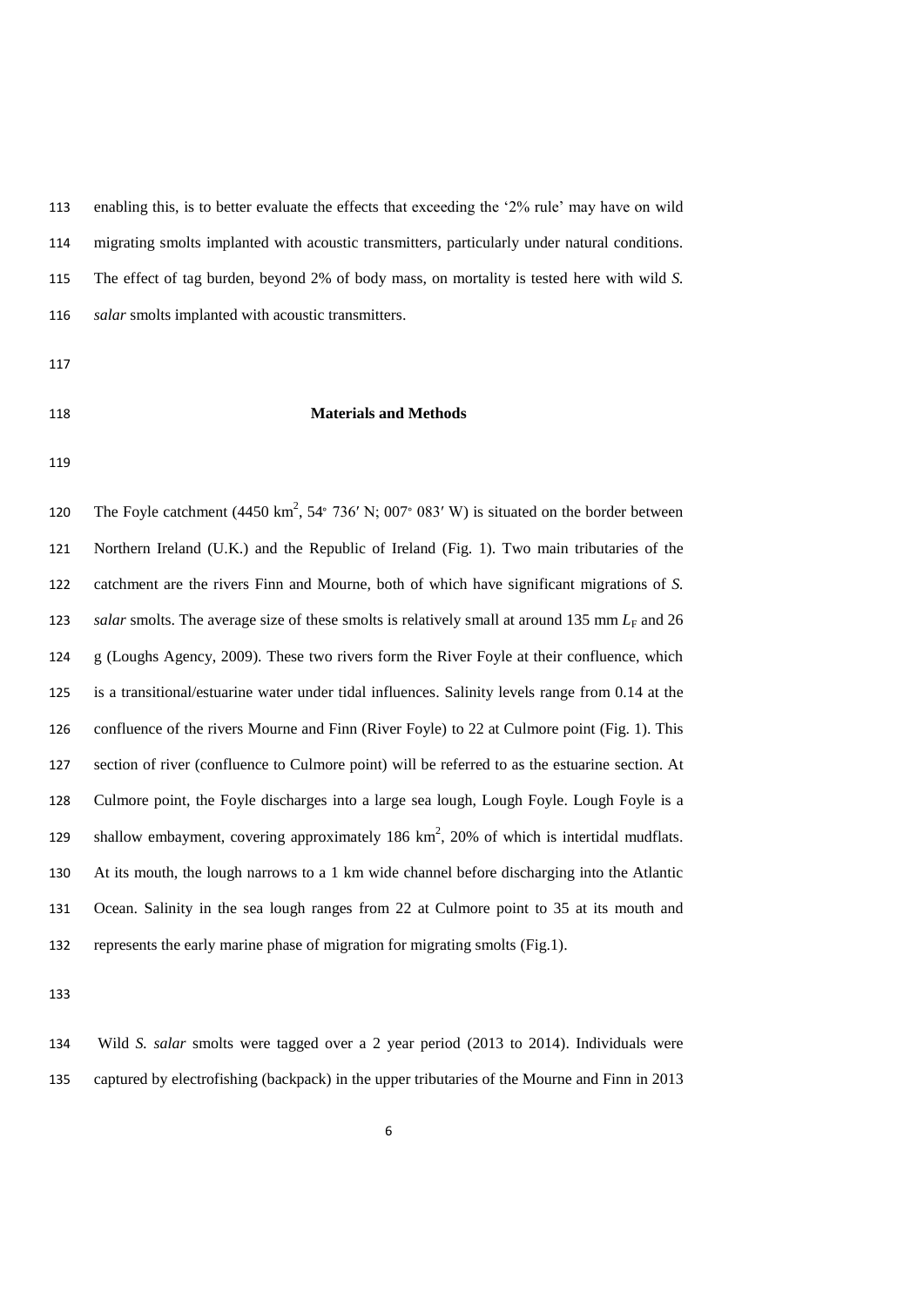and by rod and line only in the Mourne in 2014. *S. salar* were implanted with acoustic transmitters and released close to their capture site (Fig. 1) following a short period of recovery (approximately 30 minutes) post capture. *S. salar* were anaesthetised with clove oil 139 (0.5 mg l<sup>-1</sup>); their mass (g) and fork length ( $L_F$ , mm) were recorded prior to being placed on a v-shaped surgical sponge saturated with river water. The gills were aspirated with 100% river water throughout the procedure. An incision (11-13 mm) was made along the abdominal wall, anterior to the pelvic girdle. A coded acoustic transmitter (either, Model LP-7.3, 7.3mm diameter, 18mm length, 1.9g mass in air, Thelma Biotel AS, www.thelmabiotel.com or Model V7-2x, 7 mm diameter, 18 mm length, 1.9 g mass in air, Vemco Ltd, , www.vemco.com) was inserted into the intracoelomic cavity. The incision was closed with two independent sterile sutures (6-0 ETHILON, Ethicon Ltd, http://www.ethicon.com/) with a surgeons knot. On completion of the procedure, *S. salar* were placed into a keep-box which was positioned in an area of gentle flow in the river overnight; *S. salar* were released in their tagging groups the following day. No mortality occurred before release. Work was undertaken in accordance with UK Home Office licencing.

 An acoustic receiver array was established to monitor tagged *S. salar* smolts. In this study, specific automatic listening stations [ALS (Vemco VR2W)] from within a larger array were utilised to determine the survival of migrating *S. salar*. Receivers were deployed in March and recovered in the July of each year. Transmitter life was expected to extend into mid-July, receivers were recovered after this point, thus it is assumed all migrating *S. salar* would have been detected within the deployment period of receivers. Fish were deemed to have initiated migration upon detection at ALS M1 or F1 (Fig. 1). Detection on ALS L1 indicated successful freshwater and estuarine migration by tagged *S. salar* and are referred to as successful migrants. Detection at ALS, L2 and/or L3 identified *S. salar* migrating through the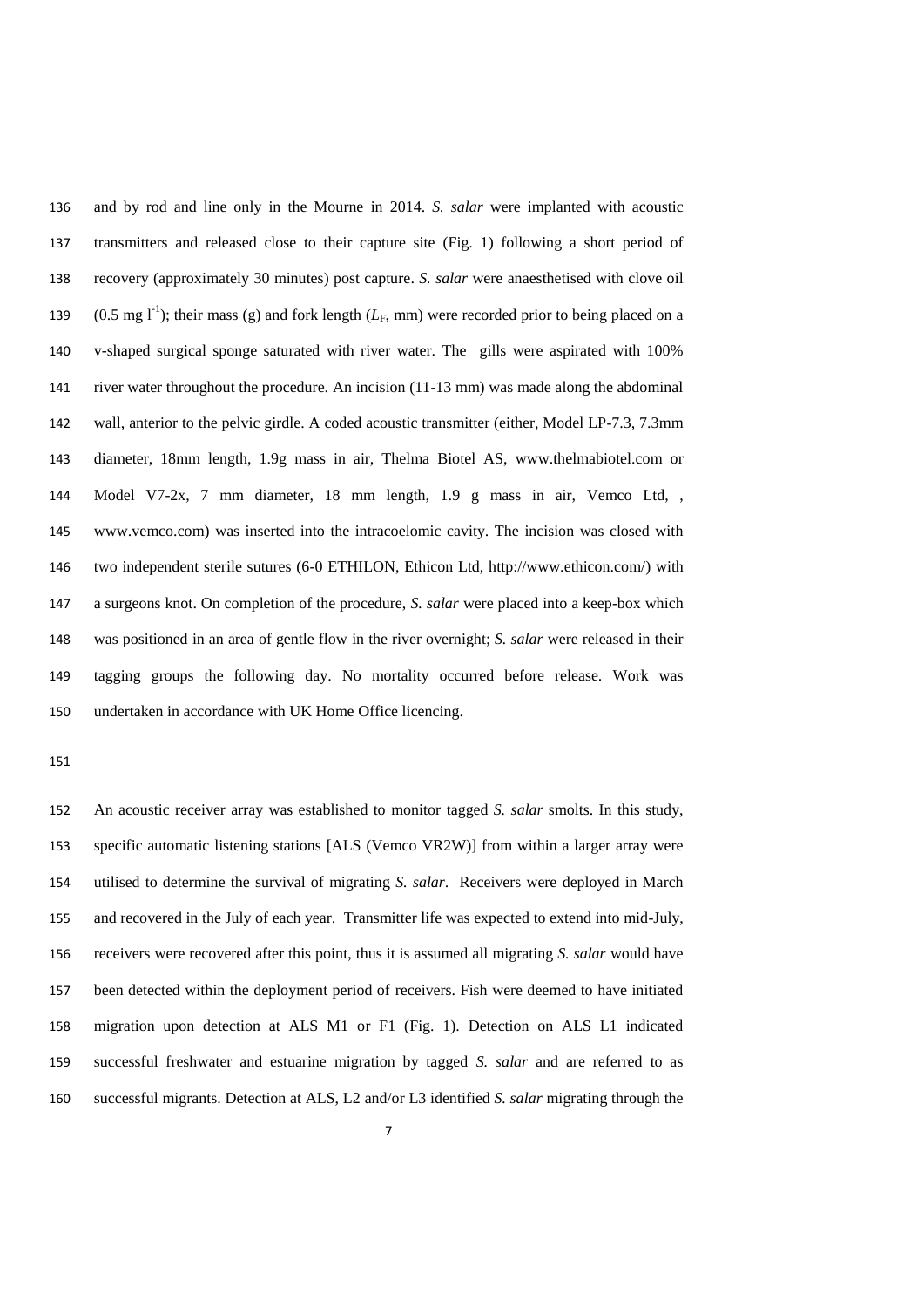sea lough into the Atlantic Ocean. It is assumed any *S. salar* not detected at the consecutive ALS (L1 or L2 and L3) was a mortality (unsuccessful migrant) within that specific stage (Fig. 1). De-smoltification has not been previously reported for this population.

 Extensive range tests were undertaken throughout the array, and specifically at ALS L2 and L3 (Fig.1) to ensure detection coverage at this location was adequate to determine escapement success. To test for acoustic breaches at L2 and L3, an acoustic transmitter (Model LP-7.3, 139 dB re 1 μPa power, Thelma Biotel AS, Trondheim, Norway 2013) was suspended at 3 m depth and trolled (~1500 m x 4; ebbing and flooding tide) by a drifting boat (engine off). Tests identified an acoustic range of 450 m ensuring an overlap in detection 171 ranges of ALS L2 and L3. Transmitter failure rate reported by manufacturers is low (<2%); for Thelma transmitters of the same model used here, Gauld *et al*. (2013) reported control transmitter failure rates of 0% within field test environments. Thus relevant precautionary steps were taken to maximise detection efficiency within the study and enable the determination of transmitter fate.

 The hypothesis that tag burden affects survival in *S. salar* smolts was tested by examining 178 the influence of four characteristics  $(F_L, S.$  salar mass, transmitter length to  $F_L$  ratio and transmitter mass to body mass ratio) on mortality. Tests were conducted on all tagged (AT) *S. salar* to investigate outright mortality, along with a subset of these which initiated migration (ST) to investigate the effect of tag burden during migration. ST *S. salar* were analysed separately as a subset of AT as they were deemed to have initiated migration and thus may be exposed to delayed mortality post tag implantation. *S. salar* were grouped depending on their survival outcome, Welch's two sample *t-*tests were used to compare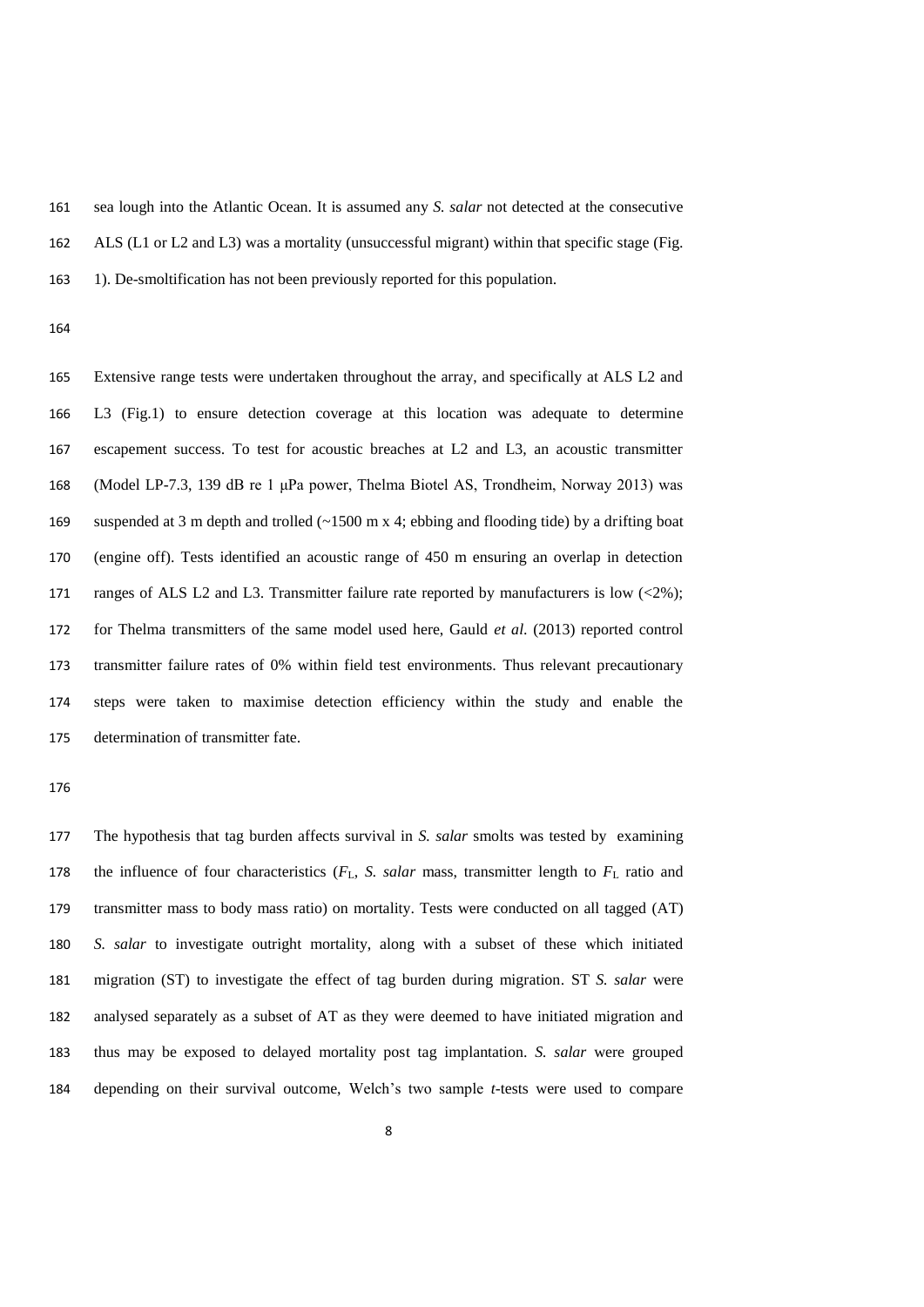between each group (survive vs. mortality) for each variable. All analysis was conducted using R statistical computing package (R Development Core Team, 2014).

- 
- 
- 

#### **Results**

 Sixty eight wild *S.salar* smolts were implanted with acoustic transmitters (39 in 2013 and 29 192 in 2014) over a 2 year period. *S. salar* fork length  $(L_F)$  ranged from 115 to 168 mm and mass from 15 to 44 g (Table I). A lower proportion of *S. salar* (41%) was detected within the array 194 in 2014 compared to 85% in 2013. There was no difference in  $L_F$  or transmitter mass to body mass ratio between fish tagged in the Mourne 2014 detected within the array and those not 196 detected ( $L_F$ , *t*-test, *t* = -0.8, df = 23.3, *P* = >0.05. transmitter mass: body mass, *t*-test, *t* = 1.3, 197 df = 27.0,  $P = >0.05$ ). Similarly there was no difference between *S. salar* detected in the array 198 and those not in 2013 in the Mourne  $(L_F, t\text{-test}, t = -1.4, df = 2.9, P = >0.05$ . transmitter mass: 199 body mass, *t*-test,  $t = 1.2$ , df = 2.6,  $P = >0.05$ ) or between all *S. salar* in the study ( $L_F$ , *t*-test, *t* 200 = -0.9, df = 35.7,  $p = >0.05$ . transmitter mass: body mass, *t*-test,  $t = 0.9$ , df = 36.6,  $P = >0.05$ ). All *S. salar* were detected in the array from the river Finn in 2013. The exact fate of undetected *S. salar* cannot be directly determined.

204 Across the size range of *S. salar* tagged in this study  $(L_F 115 - 168$  mm, mass  $15 - 44$  g), (Table I) there was no evidence to support the hypothesis that tag burden had any effect on survival. *t-*tests between all measured parameters of *S. salar* size and transmitter size to *S. salar* size ratios showed no significant difference between successful [*S. salar* detected at L1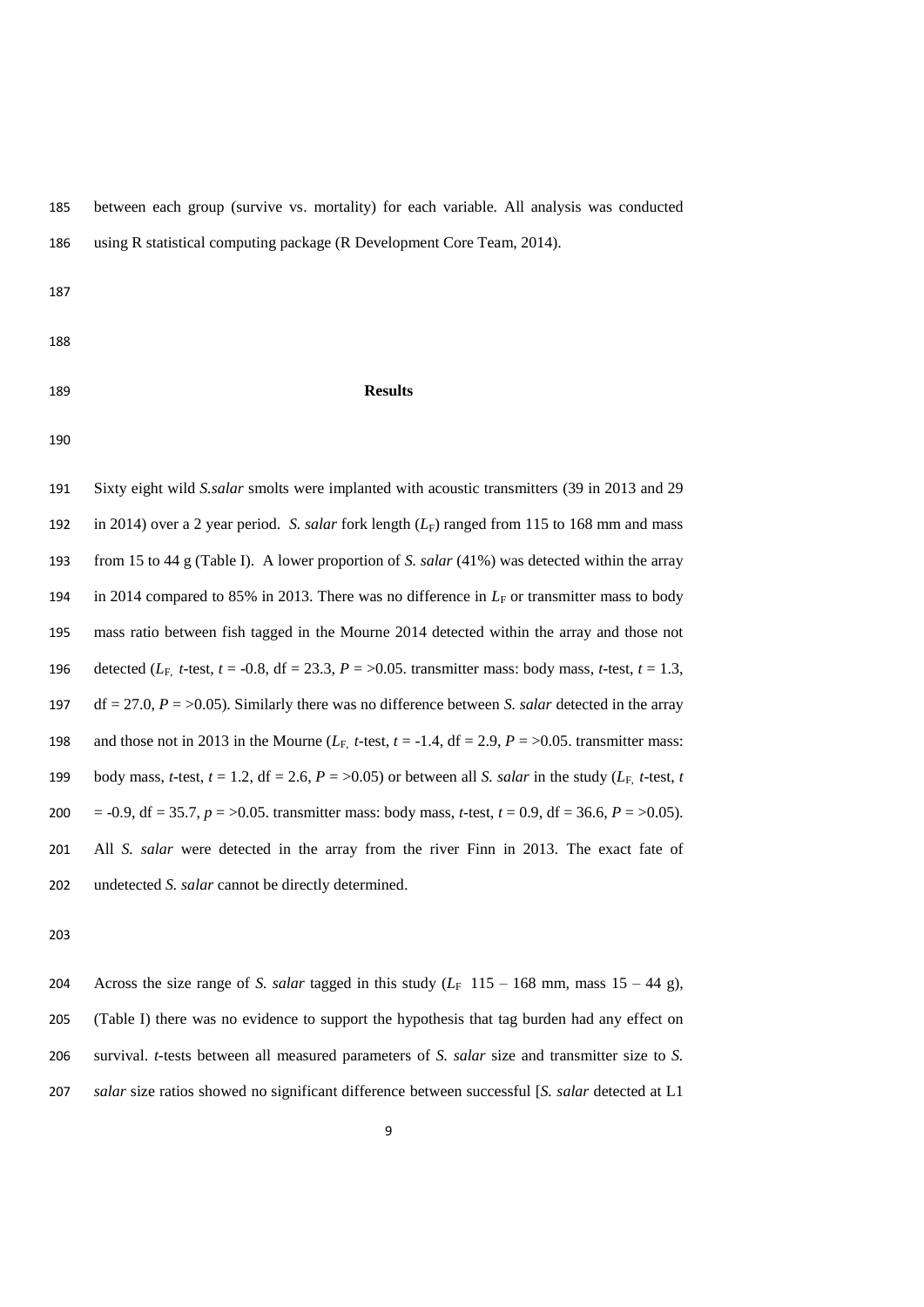(Fig. 1)] and unsuccessful migrants (Table I). This holds true for all tagged *S. salar* (AT, *n* = 68) as well as a subset of these *S. salar* (ST, *n* = 41) which were deemed to have initiated migration.

212 Indeed, the smallest tagged *S. salar* within the study ( $L_F = 115$  mm, mass = 15 g) successfully migrated through fresh water and the estuary. Of the 10 smallest fish within the study (mean 214  $L_F = 120.1 \pm 3$  mm, mean mass = 18.5  $\pm$  3 g) six were successful migrants, entering the sea 215 lough. Similarly, of the 10 largest fish within the study (mean  $L_F = 160.5 \pm 5.8$  mm, mean 216 mass =  $38.0 \pm 5.0$  g) six were also successful migrants reaching the sea lough. The two fish 217 with highest transmitter mass to body mass ratios (both 12.7%) also survived. Mean time  $\pm$  S.D. from release to escapement into Atlantic Ocean (last detection within the array for 219 successful migrants) was  $24.9 \pm 8.8$  days (range  $11.9 - 44.5$  days).

 Mortality within the sea lough was high, only seven individuals were detected at L2 and L3 of the initial 41 detected entering the Lough. A two sample *t*-test between *S. salar* which were successful in migrating to L2/3 and those successful in reaching L1 but not L2/3 (Fig.1) 224 showed no difference in transmitter mass to body mass ratio (*t*-test,  $t = 0.1$ ,  $df = 10$ ,  $P = 0.9$ ).

#### **Discussion**

| 228 | The range of sizes (Table I) of S. salar used in this study include some of the smallest S.  |  |  |
|-----|----------------------------------------------------------------------------------------------|--|--|
| 229 | salar smolts used in electronic tagging studies, providing a unique opportunity to determine |  |  |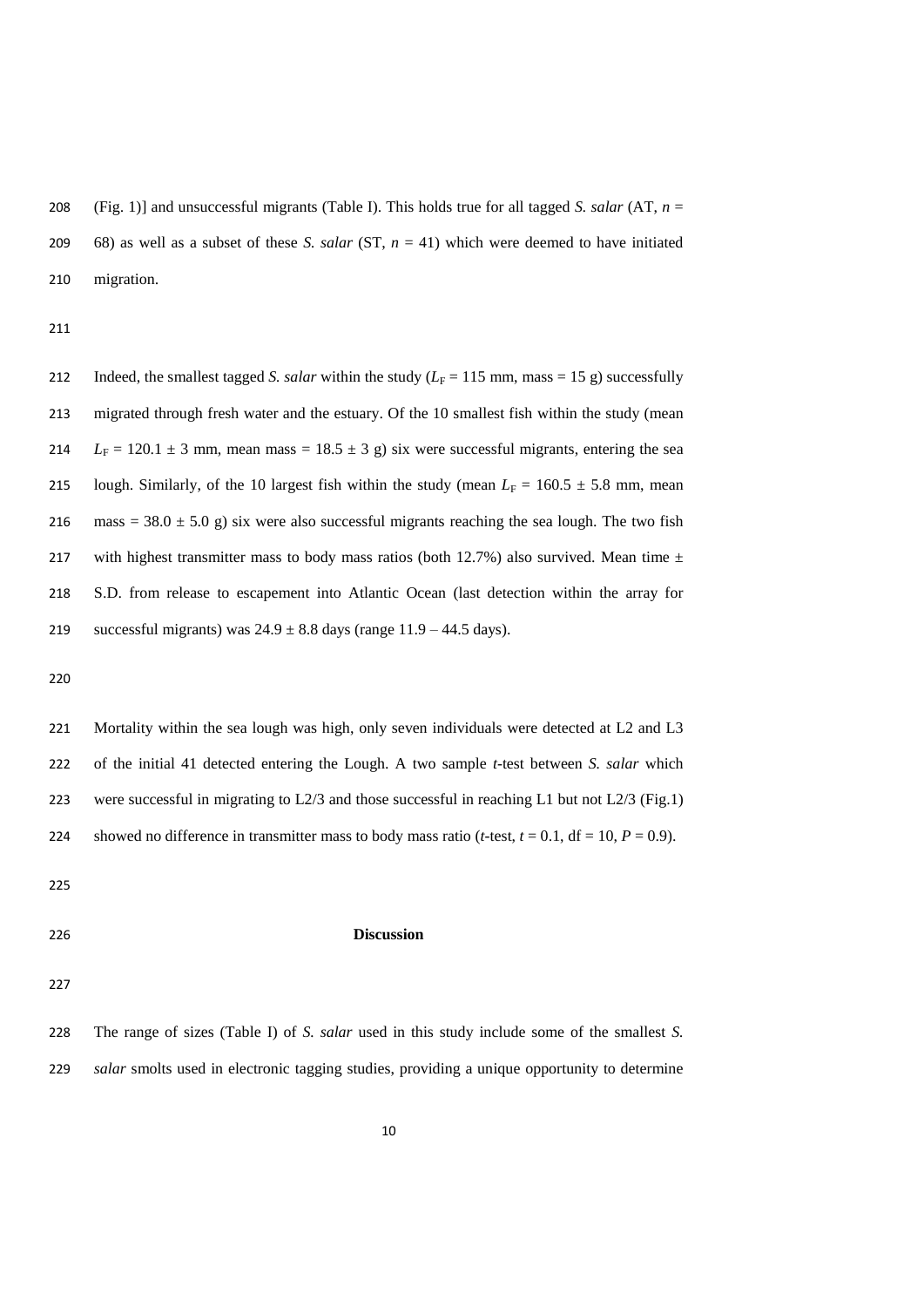the effect of tagging on short term (up to 44 days) survival rates and migration patterns of these fish. Mortality of small, wild *S. salar* smolts implanted with acoustic transmitters, was 232 not associated with tag burden, for transmitters  $7 \times 20$  mm in size and 1.9 g mass in air. Survival of the smallest *S. salar* in the study to the sea lough, with a transmitter mass to body 234 mass ratio of 12.7% and 115 mm  $L_F$  along with another *S. salar* of the same tag burden, 235 12.7% ( $L_F$  123 mm), demonstrate the ability of small *S. salar* to successfully cope with relatively large acoustic transmitters. This is supported by the high survival rate (60%) to the sea lough of the 10 smallest *S. salar* within the study, equivalent to that of the largest 10 (60%). Despite only small numbers of *S. salar* being detected exiting the sea lough, no size difference in mortalities was present. No tagged *S. salar* were recorded on an ALS which had not been recorded previously at an upstream ALS. Combined with no acoustic breaching during range tests and high transmitter reliability, it is assumed the telemetry array design was adequate to determine migration success. High mortality within the lough (83%) was probably due to predation, although mortality by other means (*e.g.* osmoregulatory incompetence) cannot be ruled out. High estuarine predation is commonly reported in smolt migration studies (Hvidsten & Møkkelgjerd, 1987; Serrano *et al*., 2009; Hedger *et al*., 2011; Thorstad *et al*., 2012*b*). Reduced numbers of *S. salar* were detected within the array in 2014 despite this not being related to size. No mortalities occurred during the tagging process. This difference might be due, in part, to the change in capture method between the 2 years but the exact fate of these individuals could not be determined. Indeed the need for further investigation on the effects of capture and handling in fishes telemetry studies has recently been highlighted (Jepsen *et al*., 2015).

 Body size is a limiting factor in acoustic tagging studies, and although the effects of tagging on Pacific salmonids (*Oncorhynchus* spp*)* are relatively well studied (Jepsen *et al*., 2005),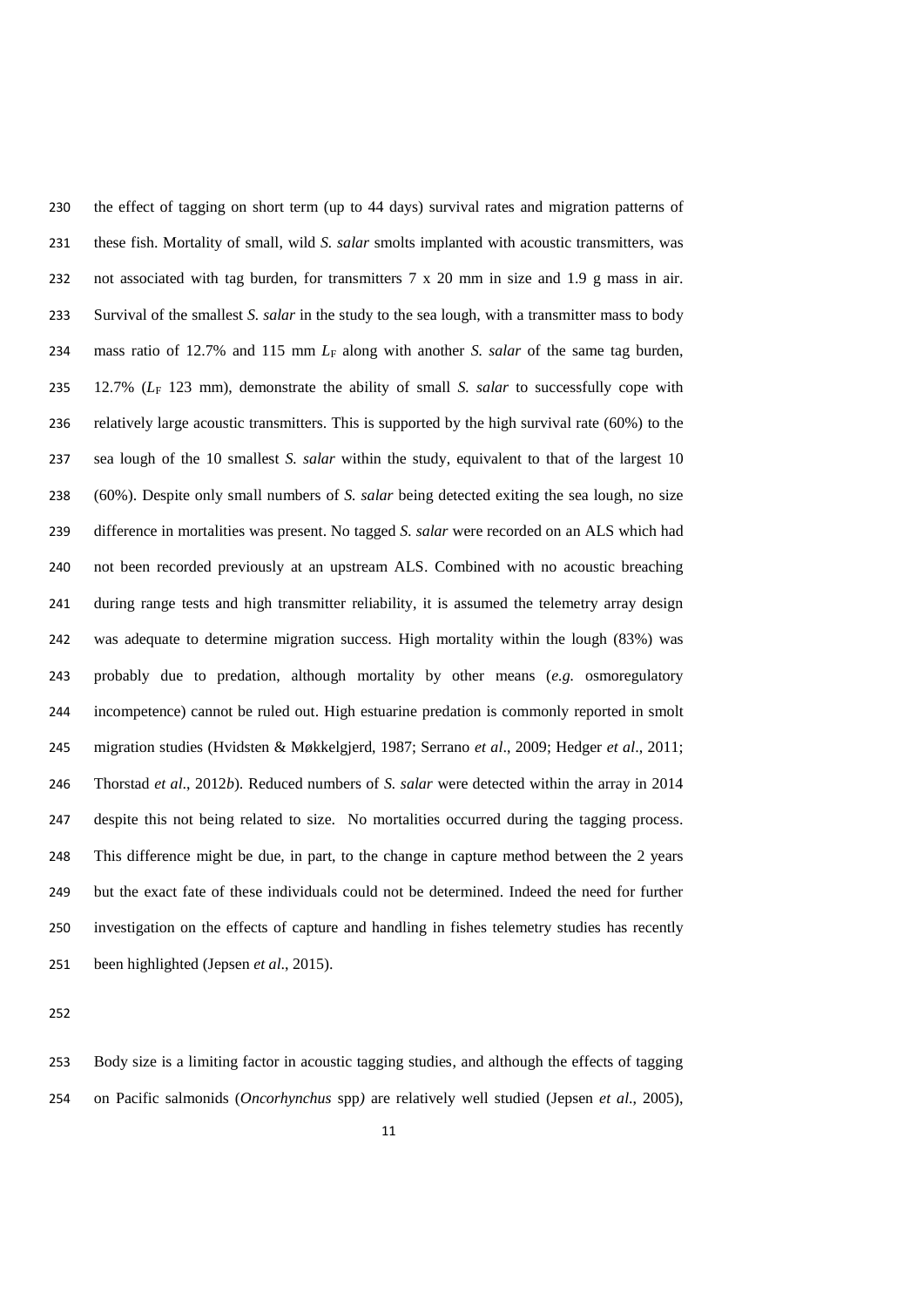extrapolation of data across even closely related species should be done with caution (Ebner *et al*., 2009). The findings of the study presented here do not define tag size or a limit to tag mass ratios, however they do specifically demonstrate the potential to successfully implant small wild *S. salar* smolts with acoustic transmitters at a size much smaller than previously reported. Lacroix *et al*. (2004) recommend a transmitter mass of 8% body mass and a transmitter length of 16% or less of *L*F for juvenile *S. salar* following a laboratory experiment. Several studies utilising *S. salar* smolts for tagging have not identified any abnormal mortality rates despite using transmitter mass: body mass ratios above 2%. Urke *et al*. (2013) although not specifically reporting on the effect of tag size, indicate high survival 264 rates to sea for wild smolts (775 survival, mean *L<sub>F</sub>* 127 mm, mean mass 16.5 g) implanted with acoustic transmitters (7.3 mm diamter, 1.2 g in water) and hatchery *S. salar* ( 85% 266 survival, mean  $L_F$  157 mm, mean mass 40.8 g) with transmitter mass to body mass ratios equating to approximately 7%. In addition Thorstad *et al*. (2007) indicated no effect of 268 transmitter to body mass ratio (mean  $= 6\%$ ) on survival of wild *S. salar* post smolts (mean  $L_T$  152 mm, mean mass 25 g) implanted with acoustic transmitters (7 x 19 mm 1.9 g in air). Lefèvre *et al*. (2012) utilised transmitter mass (9 x 20 mm, 2.9 g in air) to body mass ratios of 271 up to 14% (mean 12%) with wild *S. salar* smolts and post smolts (>131 mm  $L_F$  and >20 g) with no reported effect on mortality.

 This study adds to the growing evidence challenging rigid application of the '2% rule' in biotelemetry (Brown *et al*., 1999; Jepsen *et al*., 2005). Brown *et al*. (1999) for example suggest moving away from the 2% rule towards a new standard with a more scientific basis which takes into account the relative buoyancy of a tag and physical dimensions. They argue that there may be a requirement of a fish to compensate for tag buoyancy by transferring gas into their swim bladder. Hence a more buoyant tag may have less impact upon a fish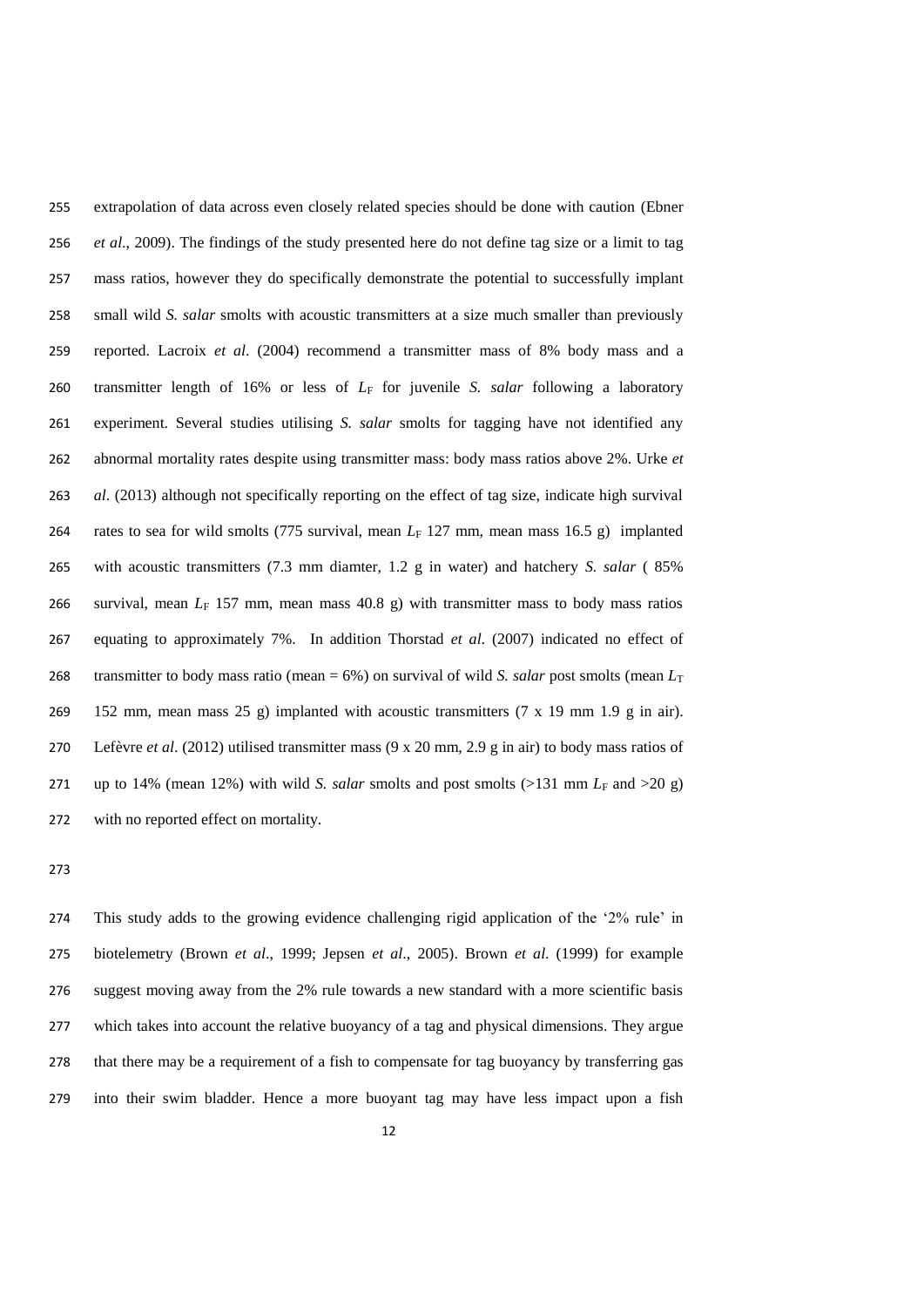compared with a denser tag of similar dimensions. Jepsen *et al.* (2005) similarly argue that any tag/fish size relationship should be driven by the study objectives and empirical evidence. In some cases, large tags may be utilised without significant effects on behaviour and physiology, whilst in other circumstances, effects such as reduced growth and swimming ability may result from the use of smaller tags (Jepsen *et al*., 2005; Thorstad *et al*., 2013). Nevertheless, several longer-term studies have shown growth impacts on fishes with higher tag burdens (Larsen *et al*., 2013) and concerns over subtle impacts on behaviour and the need to minimize impacts in handling and tagging continue to drive forward tag miniaturisation processes (McMichael *et al*., 2010; Deng *et al*., 2015).

 Telemetry has helped unlock an understanding of fish migration ecology providing essential knowledge to manage and conserve declining anadromous fish populations. The ability to identify migration routes, bottlenecks, sources of mortality and species interactions will enable development of more effective conservation strategies. The study presented here has shown that the 2% tag mass to body mass ratio is not an immutable threshold for tagging studies. If *S. salar* smolt migration studies are to adequately represent wild salmon behaviour there is a requirement to move away from the 2% tag mass to body mass rule of thumb adhered to in the past, and towards tested criteria which are species-specific and suitable to address study outcomes, without compromising the natural behaviour of the individual.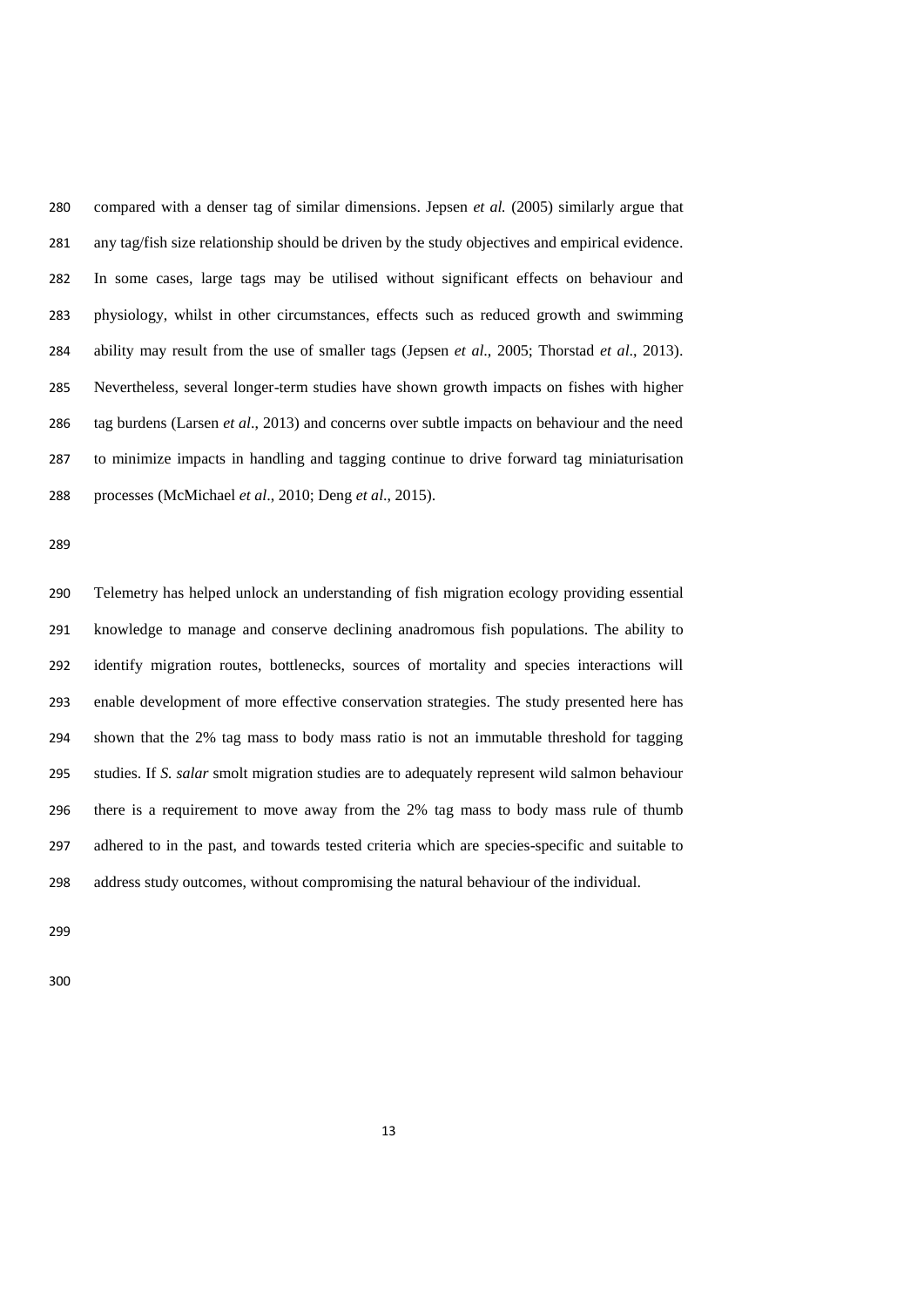# **Acknowledgements**

| 302 | <b>Acknowledgements</b>                                                                      |
|-----|----------------------------------------------------------------------------------------------|
| 303 |                                                                                              |
| 304 | This work was supported by funding from the European Union's INTERREG IVA                    |
| 305 | Programme (project 2859 'IBIS') managed by the Special EU programmes Body. The               |
| 306 | authors would like to J.Pollock and his staff at the Loughs Agency for technical assistance. |
| 307 | The authors would also like to thank IBIS students $\&$ staff who helped with field work and |
| 308 | technical assistance.                                                                        |
| 309 |                                                                                              |
| 310 |                                                                                              |
| 311 |                                                                                              |
| 312 |                                                                                              |
| 313 |                                                                                              |
| 314 |                                                                                              |
| 315 |                                                                                              |
| 316 |                                                                                              |
| 317 |                                                                                              |
| 318 |                                                                                              |
| 319 |                                                                                              |
|     |                                                                                              |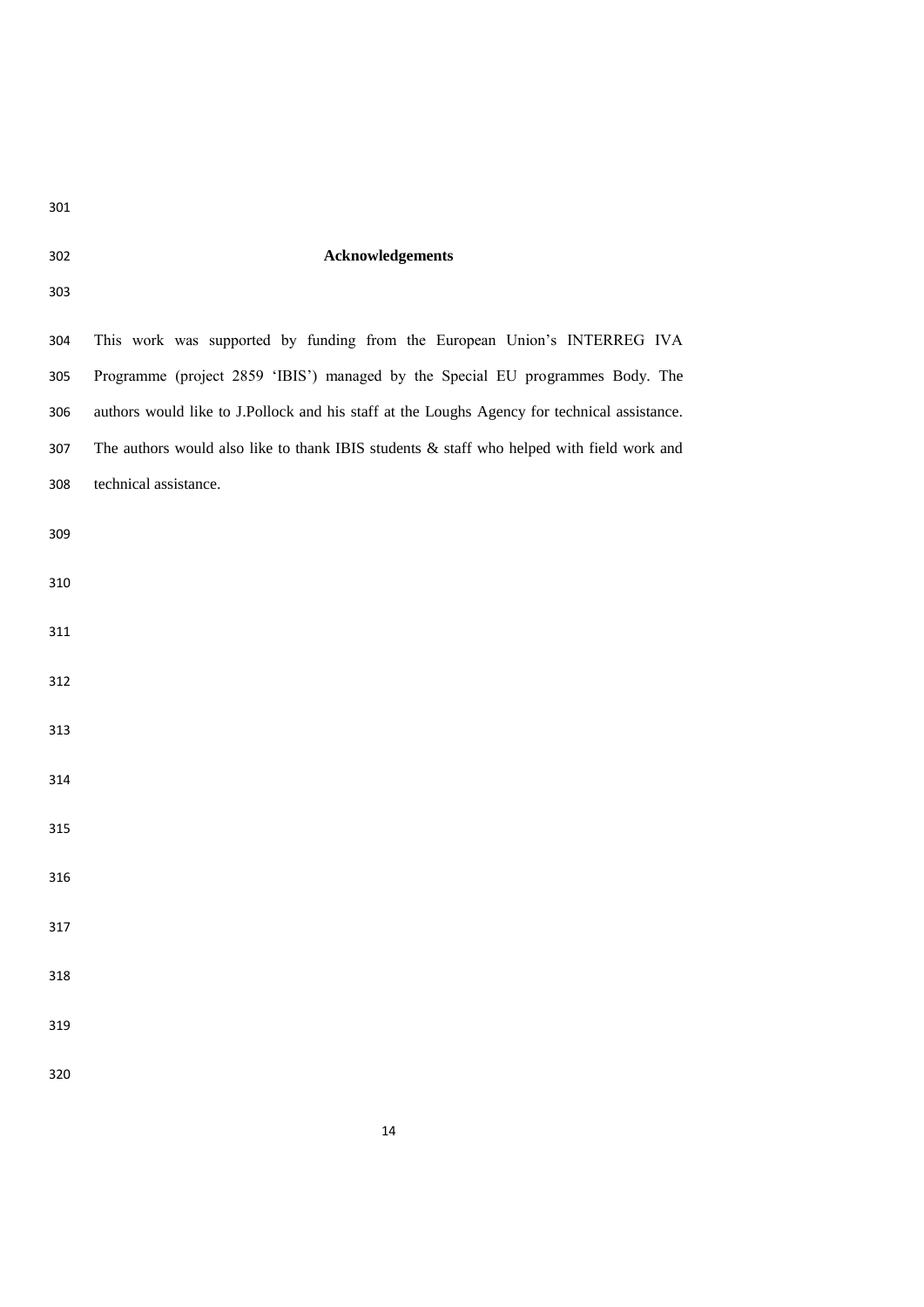#### **References**

| 323 | Adams, N. S., Rondorf, D. W., Evans, S. D., Kelly, J. E. & Perry, R. W. (1998). Effects of |
|-----|--------------------------------------------------------------------------------------------|
| 324 | surgically and gastrically implanted radio transmitters on swimming performance and        |
| 325 | predator avoidance of juvenile Chinook salmon (Oncorhynchus tshawytscha). Canadian         |
| 326 | Journal of Fisheries and Aquatic Sciences 55, 781–787.                                     |

- Ammann, A. J., Michel, C. J. & Macfarlane, R. B. (2013). The effects of surgically implanted acoustic transmitters on laboratory growth, survival and tag retention in hatchery yearling Chinook salmon. *Environmental Biology of Fishes* **96**, 135–143.
- Brown, R. S., Cooke, S. J., Anderson, W. G. & Mckinley, R. S. (1999). Evidence to challenge the "2% rule" for biotelemetry. *North American Journal of Fisheries Management* **19**, 867–871.
- Brown, R. S., Harnish, R. A., Carter, K. M., Boyd, J. W., Deters, K. A. & Eppard, M. B. (2010). An evaluation of the maximum tag burden for implantation of acoustic transmitters in juvenile Chinook salmon. *North American Journal of Fisheries Management* **30**, 499–505.
- Chittenden, C. M., Butterworth, K. G., Cubitt, K. F., Jacobs, M. C., Ladouceur, A., Welch, D. W. & McKinley, R. S. (2009). Maximum tag to body size ratios for an endangered Coho salmon (*O. kisutch*) stock based on physiology and performance. *Environmental Biology of Fishes* **84**, 129–140.
- Cooke, S. J., Midwood, J. D., Thiem, J. D., Klimley, P., Lucas, M. C., Thorstad, E. B., Eiler,
- J., Holbrook, C. & Ebner, B. C. (2013). Tracking animals in freshwater with electronic
- tags: past, present and future. *Animal Biotelemetry* **1**, 5.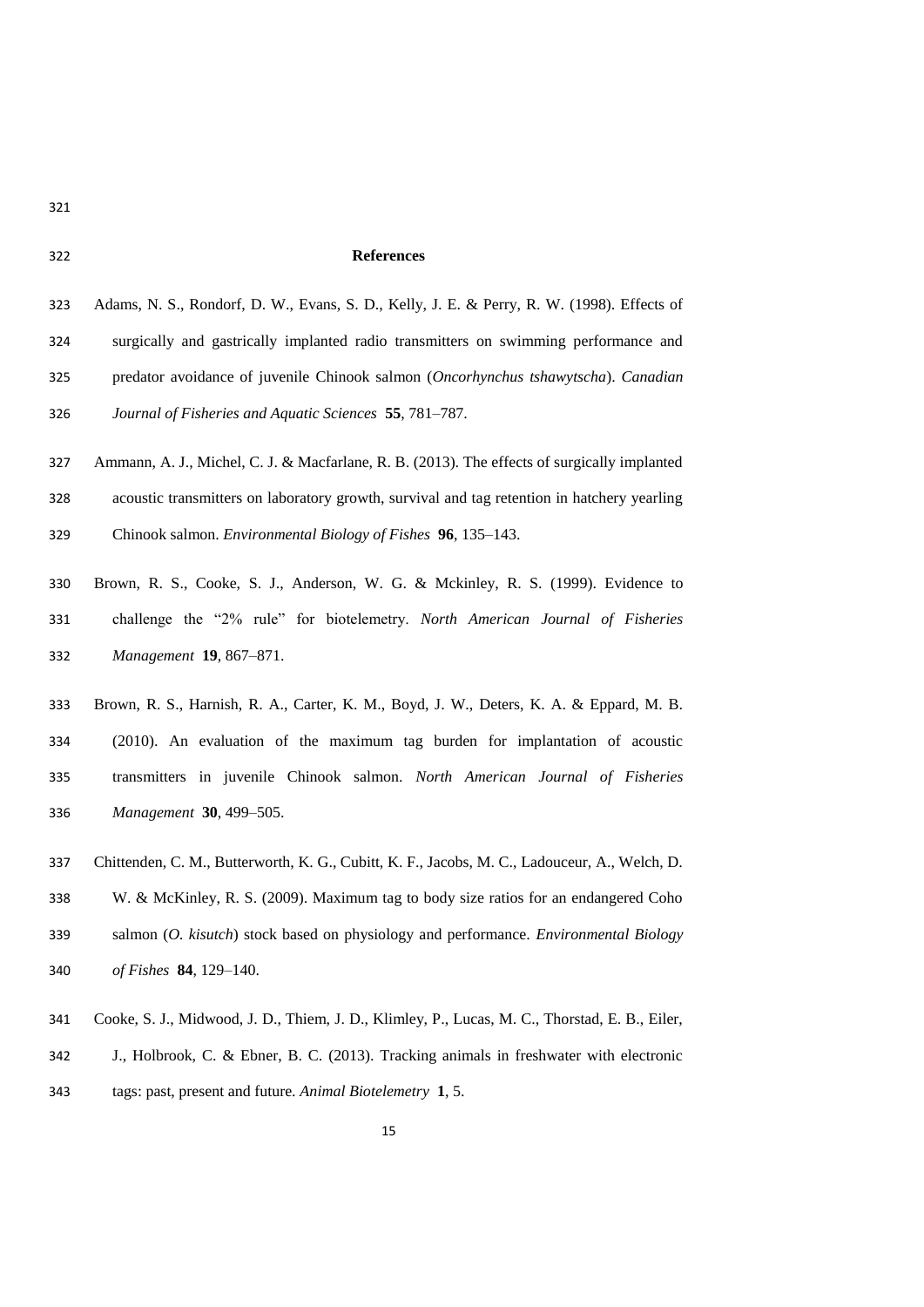- Deng, Z. D., Carlson, T. J., Li, H., Xiao, J., Myjak, M. J., Lu, J., Martinez, J. J., Woodley, C.
- M., Weiland, M. A. & Eppard, M. B. (2015). An injectable acoustic transmitter for juvenile salmon. *Scientific Reports* **5**, 8111.
- Ebner, B. C., Lintermans, M., Jekabsons, M., Dunford, M. & Andrews, W. (2009). A cautionary tale: surrogates for radio-tagging practice do not always simulate the responses of closely related species. *Marine and Freshwater Research* **60**, 371–378.
- Gauld, N. R., Campbell, R. N. B. & Lucas, M. C. (2013). Reduced flow impacts salmonid smolt emigration in a river with low-head weirs. *The Science of the Total Environment* **458**, 435–443.
- Gingerich, A. J., Bellgraph, B. J., Brown, R. S., Tavan, N. T., Deng, Z. D. & Brown, J. R. (2012). Quantifying reception strength and omnidirectionality of underwater radio telemetry antennas: Advances and applications for fisheries research. *Fisheries Research* **121**, 1–8.
- Hedger, R. D., Uglem, I., Thorstad, E. B., Finstad, B., Chittenden, C. M., Arechavala-Lopez, P., Jensen, A. J., Nilsen, R. & Økland, F. (2011). Behaviour of Atlantic cod, a marine fish predator, during Atlantic salmon post-smolt migration. *ICES Journal of Marine Science* **68**, 2152–2162.
- Hvidsten, N. A. & Møkkelgjerd, P. I. (1987). Predation on salmon smolts, *Salmo salar* L. in the estuary of the River Surna, Norway. *Journal of Fish Biology* **30**, 273–280.
- Jepsen, N., Schreck, C., Clements, S. & Thorstad, E. B. (2005). A brief discussion on the 2%
- tag/body mass rule of thumb. In Spedicato, M. T., G. Lembo, & G. Marmulla (eds),
- Aquatic telemetry: advances and applications. Proceedings of the Fifth Conference on Fish
- Telemetry held in Europe. Ustica, Italy, 9-13 June 2003. 255–259.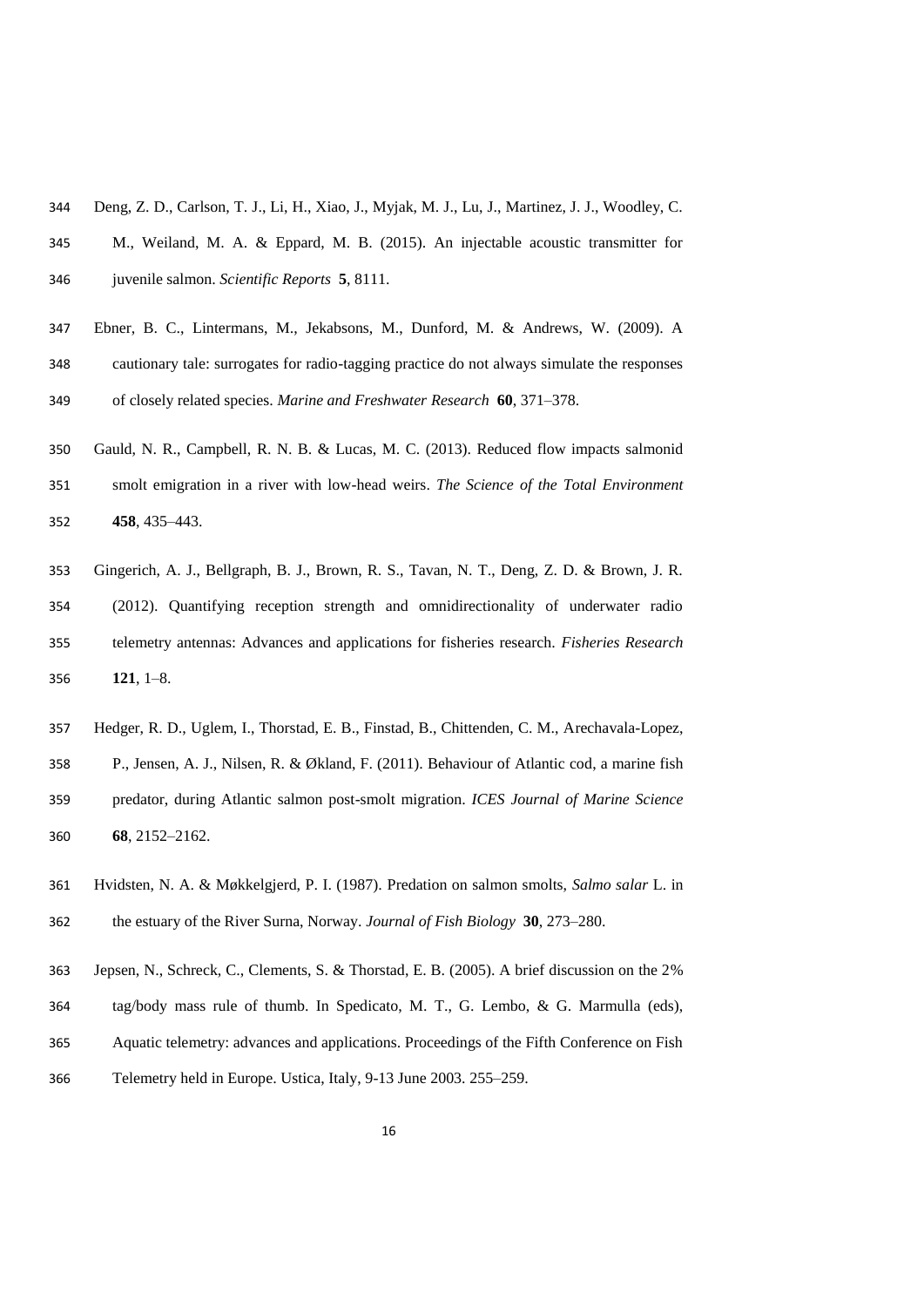| 30 / | Jepsen, IN., Tholstad, E. D., Havn, T. & Lucas, M. C. (2013). The use of external electronic |
|------|----------------------------------------------------------------------------------------------|
| 368  | tags on fish : an evaluation of tag retention and tagging effects. Animal Biotelemetry 3:49  |
| 369  | Jonsson, B., Jonsson, N. & Hansen, L. P. (1991). Differences in life history and migratory   |
| 370  | behaviour between wild and hatchery-reared Atlantic salmon in nature. Aquaculture 98,        |
| 371  | $69 - 78$ .                                                                                  |
| 372  | Lacroix, G. L., Knox, D. & McCurdy, P. (2004). Effects of implanted dummy acoustic           |

 $\overline{367}$  Jepsen, N., Thorstad, E. B., Havn, T. & Lucas, M. C. (2015). The use of external electronic

- transmitters on juvenile Atlantic salmon. *Transactions of the American Fisheries Society* **133**, 211–220.
- Larsen, M. H., Thorn, A. N., Skov, C. & Aarestrup, K. (2013). Effects of passive integrated transponder tags on survival and growth of juvenile Atlantic salmon *Salmo salar*. *Animal Biotelemetry* **1:19**.
- Lefèvre, M. A., Stokesbury, M. J. W., Whoriskey, F. G. & Dadswell, M. J. (2012). Migration of Atlantic salmon smolts and post-smolts in the Rivière Saint-Jean, QC north shore from riverine to marine ecosystems. *Environmental Biology of Fishes* **96**, 1017–1028.
- Lefrançois, C., Odion, M. & Claireaux, G. (2001). An experimental and theoretical analysis of the effect of added weight on the energetics and hydrostatic function of the swimbladder of European sea bass (*Dicentrarchus labrax* ). *Marine Biology* **139**, 13–17.
- Marty, G. D. & Summerfelt, R. C. (1986). Pathways and mechanisms for expulsion of surgically implanted dummy transmitters from channel catfish. *Transactions Of The American Fisheries Society* **115**, 577–589.
- McCleave, J. D. & Stred, K. A. (1975). Effect of dummy telemetry transmitters on stamina of Atlantic salmon (*Salmo salar*) smolts. *Journal of the Fisheries Research Board of Canada* **32**, 559–563.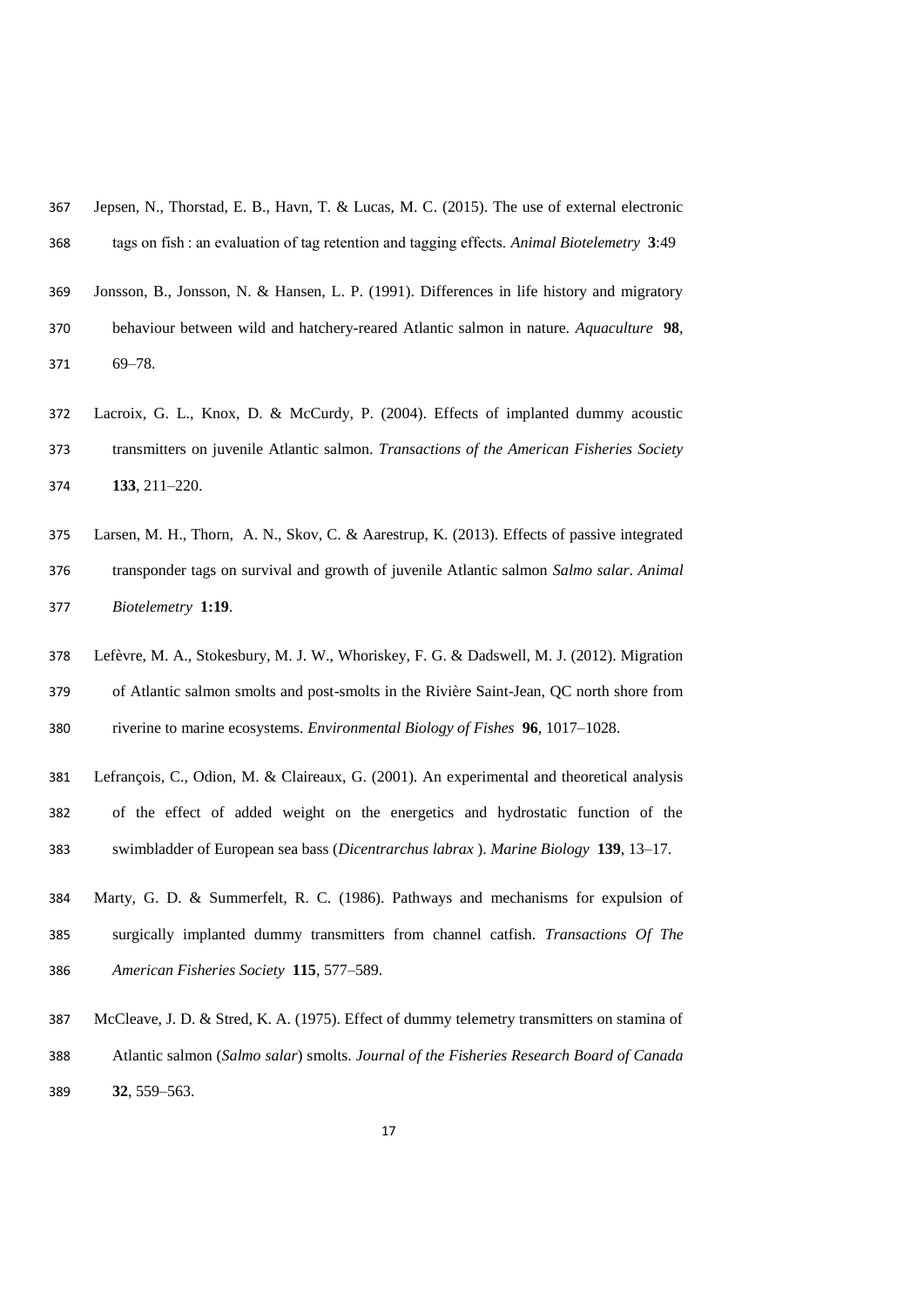- McCormick, S. D., Hansen, L. P., Quinn, T. P. & Saunders, R. L. (1998). Movement,
- migration, and smolting of Atlantic salmon (*Salmo salar*). *Canadian Journal of Fisheries and Aquatic Sciences* **55**, 77–92.
- McMichael, G. A., Eppard, M. B., Carlson, T. J., Carter, J. A., Ebberts, B. D., Brown, R. S.,
- Weiland, M., Ploskey, G. R., Harnish, R. A. & Deng, Z. D. (2010). The juvenile salmon acoustic telemetry system: a new tool. *Fisheries* **35**, 9–22.
- Ross, M. J. & McCormick, J. H. (1981). Effects of external radio transmitters on fish. *The Progressive Fish-Culturist* **43**, 67–72.
- Serrano, I., Rivinoja, P., Karlsson, L. & Larsson, S. (2009). Riverine and early marine
- survival of stocked salmon smolts, *Salmo salar* L., descending the Testebo River, Sweden. *Fisheries Management and Ecology* **16**, 386–394.
- Sutton, T. M. & Benson, A. C. (2003). Influence of external transmitter shape and size on tag retention and growth of juvenile lake sturgeon. *Transactions of the American Fisheries Society* **132**, 1257–1263.
- Thorstad, E. B., Økland, F., Finstad, B., Sivertsga, R., Plantalech, N., Bjørn, P. A. & Mckinley, R. S. (2007). Fjord migration and survival of wild and hatchery-reared Atlantic salmon and wild brown trout post-smolts. *Hydrobiologia* **582**, 99–107.
- Thorstad, E. B., Rikardsen, A. H., Alp, A. & Økland, F. (2013). The use of electronic tags in fish research – An overview of fish telemetry methods. *Turkish Journal of Fisheries and Aquatic Sciences* **13**, 881–896.
- Thorstad, E. B., Uglem, I., Finstad, B., Chittenden, C. M., Nilsen, R., Økland, F. & Bjørn, P.
- A. (2012*a*). Stocking location and predation by marine fishes affect survival of hatchery-
- reared Atlantic salmon smolts. *Fisheries Management and Ecology* **19**, 400–409.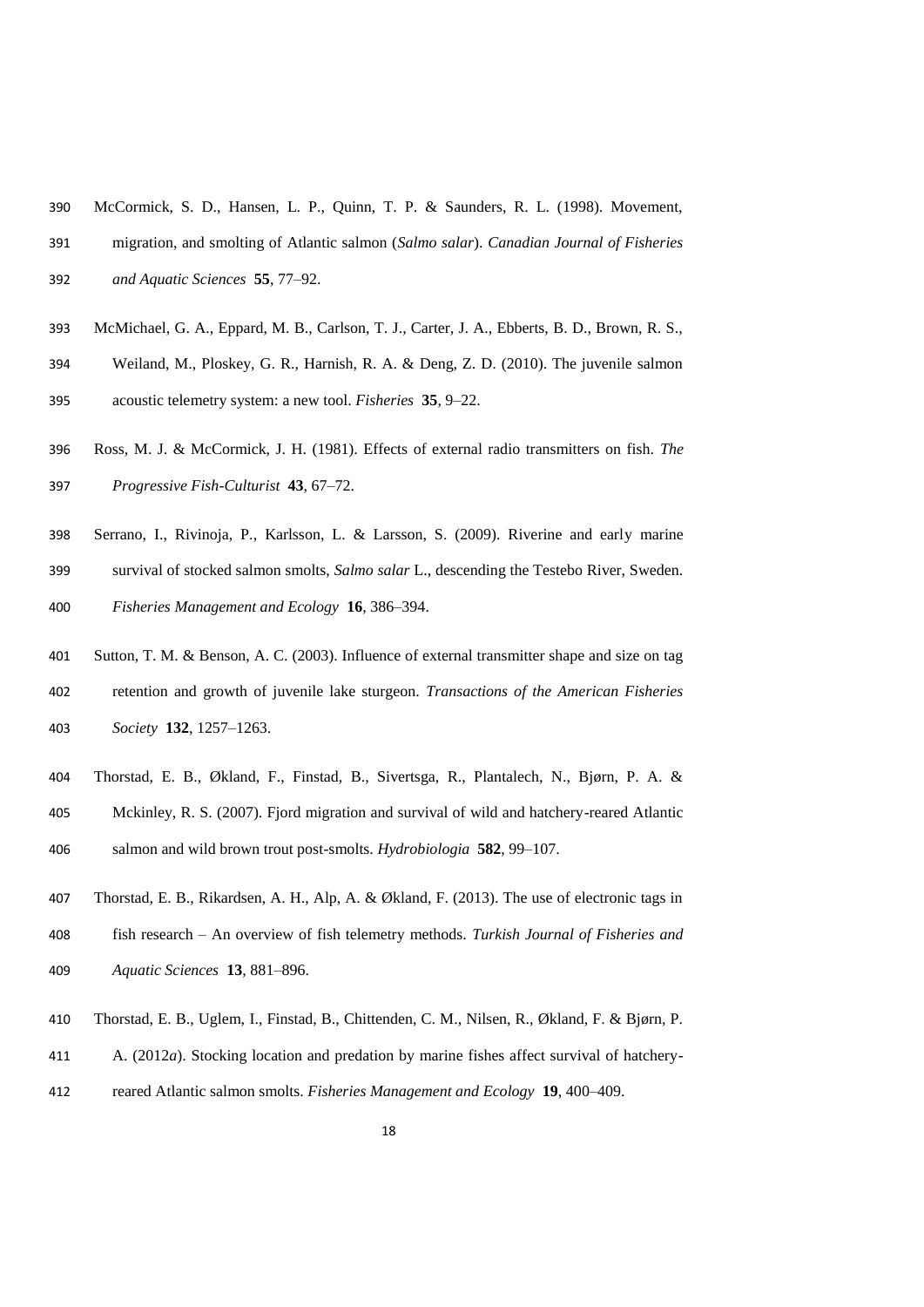| 413 | Thorstad, E. B., Whoriskey, F., Uglem, I., Moore, A., Rikardsen, A. H. & Finstad, B.      |
|-----|-------------------------------------------------------------------------------------------|
| 414 | (2012b). A critical life stage of the Atlantic salmon Salmo salar: behaviour and survival |
| 415 | during the smolt and initial post-smolt migration. Journal of Fish Biology 81, 500–542.   |
| 416 | Urke, H. A., Kristensen, T., Ulvund, J. B. & Alfredsen, J. A. (2013). Riverine and fjord  |
| 417 | migration of wild and hatchery-reared Atlantic salmon smolts. Fisheries Management and    |
| 418 | $Ecology$ <b>20</b> , 544–552.                                                            |
| 419 | Welch, D. W., Batten, S. D. & Ward, B. R. (2007). Growth, survival, and tag retention of  |
| 420 | steelhead trout (O. mykiss) surgically implanted with dummy acoustic tags. Hydrobiologia  |
| 421 | 582, 289–299.                                                                             |
|     |                                                                                           |

- Winter, J. D. (1996). Advances in underwater biotelemetry. In Murphy, B. R., & D. W. Willis (eds), *Fisheries techniques*. 555–590. American Fisheries Society, Bethesda
- Zale, A. V., Brooke, C. & Fraser, W. C. (2005). Effects of surgically implanted transmitter weights on growth and swimming stamina of small adult westslope cutthroat trout. *Transactions of the American Fisheries Society* **134**, 653–660.

### ELECTRONIC REFERENCE

- Loughs Agency (2009). River Roe and Tributaries Catchment Status Report.
- http://www.loughs-agency.org/fs/doc/publications/river-roe-and-tributaries-catchment-
- status-report-2009.pdf

 R Core Team (2014). R: A language and environment for statistical computing. R Foundation for Statistical Computing, Vienna. URL [http://www.R-project.org/.](http://www.r-project.org/)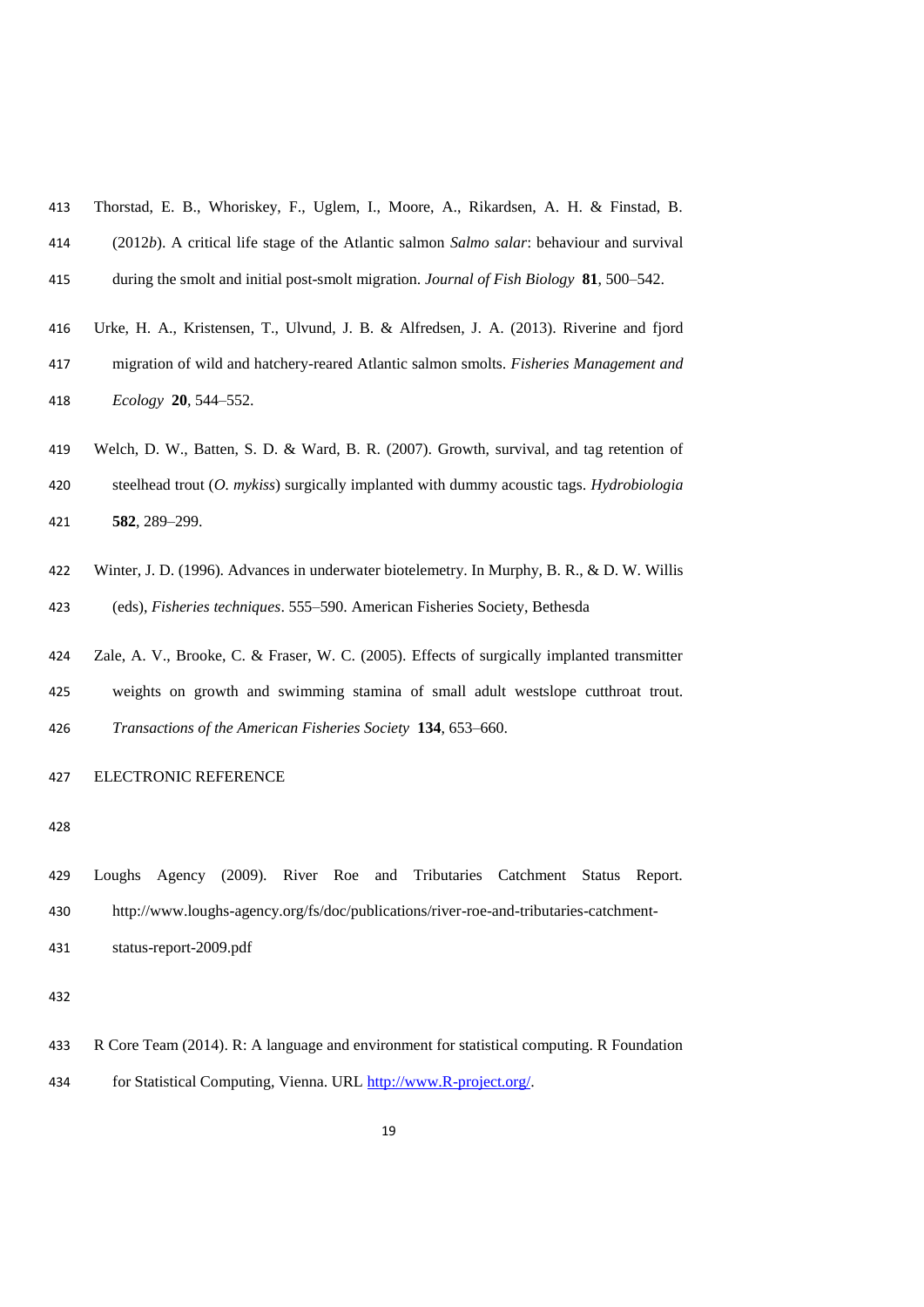435 Table I: Tests of the differences in a range of *Salmo salar* and tag parameters in smolts that 436 were successful [detected at ALS L1 (Fig. 1) and unsuccessful in migrating to the sea lough 437 [not detected at ALS L1 (Fig. 1)], and descriptive statistics for each variable. Tag mass: body 438 mass (mass %) and tag length: fork length (Length %) ratios are expressed as a percentage. 439 *Salmo salar* are grouped as all tagged *S. salar* (AT) and a subset of these S. salar which were 440 detected within the acoustic array and deemed to initiate migration (ST)

| Group                  | <b>Test</b><br>variable | Successful<br>$(n)$ Mean $\pm$ SD | Unsuccessful<br>$(n)$ Mean $\pm$ SD | Range            | DF   | $t$ -value | $P-$<br>value |
|------------------------|-------------------------|-----------------------------------|-------------------------------------|------------------|------|------------|---------------|
| AT                     | Length<br>(mm)          | $(41)$ 138.8 $\pm$<br>12.7        | $(27)$ 138.3 $\pm$<br>13.8          | 115-168          | 56.8 | $-0.2$     | 0.8           |
| AT                     | Length %                | $(41)$ 14.5 $\pm$ 1.3             | $(27)$ 14.6 $\pm$ 1.4               | $11.9 -$<br>17.4 | 57.0 | 0.3        | 0.8           |
| $\mathbf{A}\mathbf{T}$ | Mass $(g)$              | $(41)$ 28.6 $\pm$ 6.5             | $(27)$ 28.1 $\pm$ 7.1               | 15-44            | 58.4 | $-0.2$     | 0.8           |
| AT                     | Mass %                  | $(41)$ 7.2 $\pm$ 1.9              | $(27)$ 7.2 $\pm$ 1.9                | $4.3 - 12.7$     | 62.3 | 0.2        | 0.9           |
| <b>ST</b>              | Length<br>(mm)          | $(33)$ 139.1 $\pm$<br>12.2        | $(8)$ 143.0 $\pm$ 13.5              | 115-168          | 9.5  | 0.8        | 0.5           |
| <b>ST</b>              | Length %                | $(33)$ 14.5 $\pm$ 1.3             | $(8)$ 14.1 $\pm$ 1.3                | $11.9 -$<br>17.4 | 10.0 | $-0.8$     | 0.4           |
| <b>ST</b>              | Mass $(g)$              | $(33)$ 28.6 $\pm$ 6.6             | $(8)$ 30.65 $\pm$ 7.3               | 15-44            | 9.5  | 0.8        | 0.5           |
| <b>ST</b>              | Mass %                  | $(33)$ 7.1 $\pm$ 2.0              | $(8)$ 6.5 $\pm$ 1.3                 | $4.3 - 12.7$     | 14.3 | $-1.1$     | 0.3           |

442